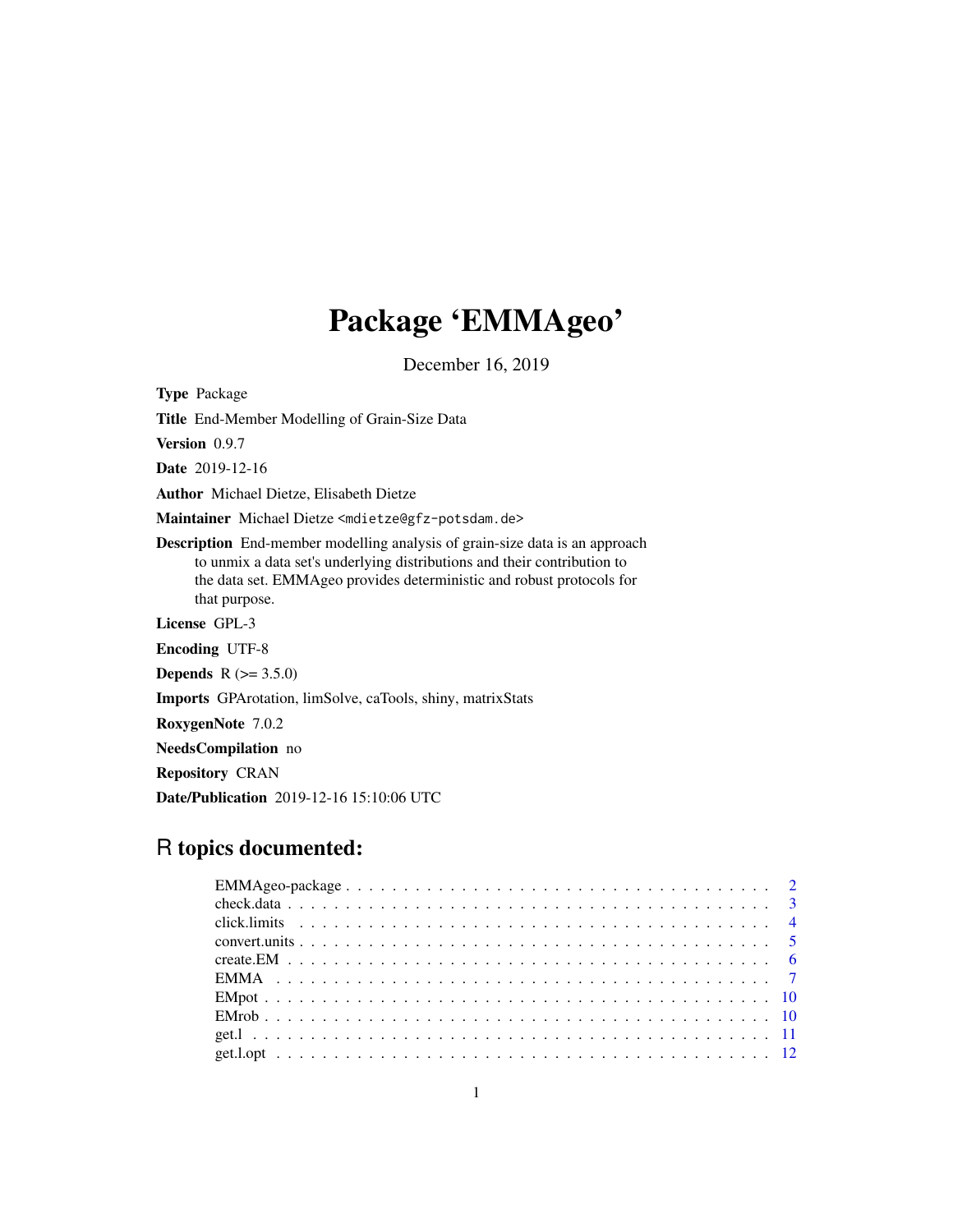<span id="page-1-0"></span>

| Index | 38 |
|-------|----|
|       |    |
|       |    |
|       |    |
|       |    |
|       |    |
|       |    |
|       |    |
|       |    |
|       |    |
|       |    |
|       |    |
|       |    |
|       |    |
|       |    |
|       |    |
|       |    |

EMMAgeo-package *End-member modelling algorithm and supporting functions for unmixing grain-size distributions and further compositional data.*

#### Description

EMMAgeo provides a set of functions for end-member modelling analysis (EMMA) of grain-size data and other cases of compositional data. EMMA describes a multivariate data set of m samples, each comprising n parameters (e.g. grain-size classes), as a linear combination of end-member loadings (the underlying distributions) and end-member scores (the contribution of each loading to each sample).

EMMA can be run in two principal ways, a deterministic and a robust, including modelling the uncertainties. The deterministic way can be accessed simply with the function EMMA(). For the robust way there are two protocols that need to be respected. There is a compact protocol, which is mainly automated but needs adjustments by the user, and there is an extended protocol, which allows access to all parameterisation steps of robust EMMA.

The package contains further auxiliary functions to check and prepare input data, test parameters and use a graphic user interface for deterministic EMMA. The package also contains an example data set, comprising meaured grain-size distributions of real world sediment end-members.

#### Details

| Package: | EMMAgeo    |
|----------|------------|
| Type:    | Package    |
| Version: | 0.9.7      |
| Date:    | 2019-05-10 |
| License: | $GPI - 3$  |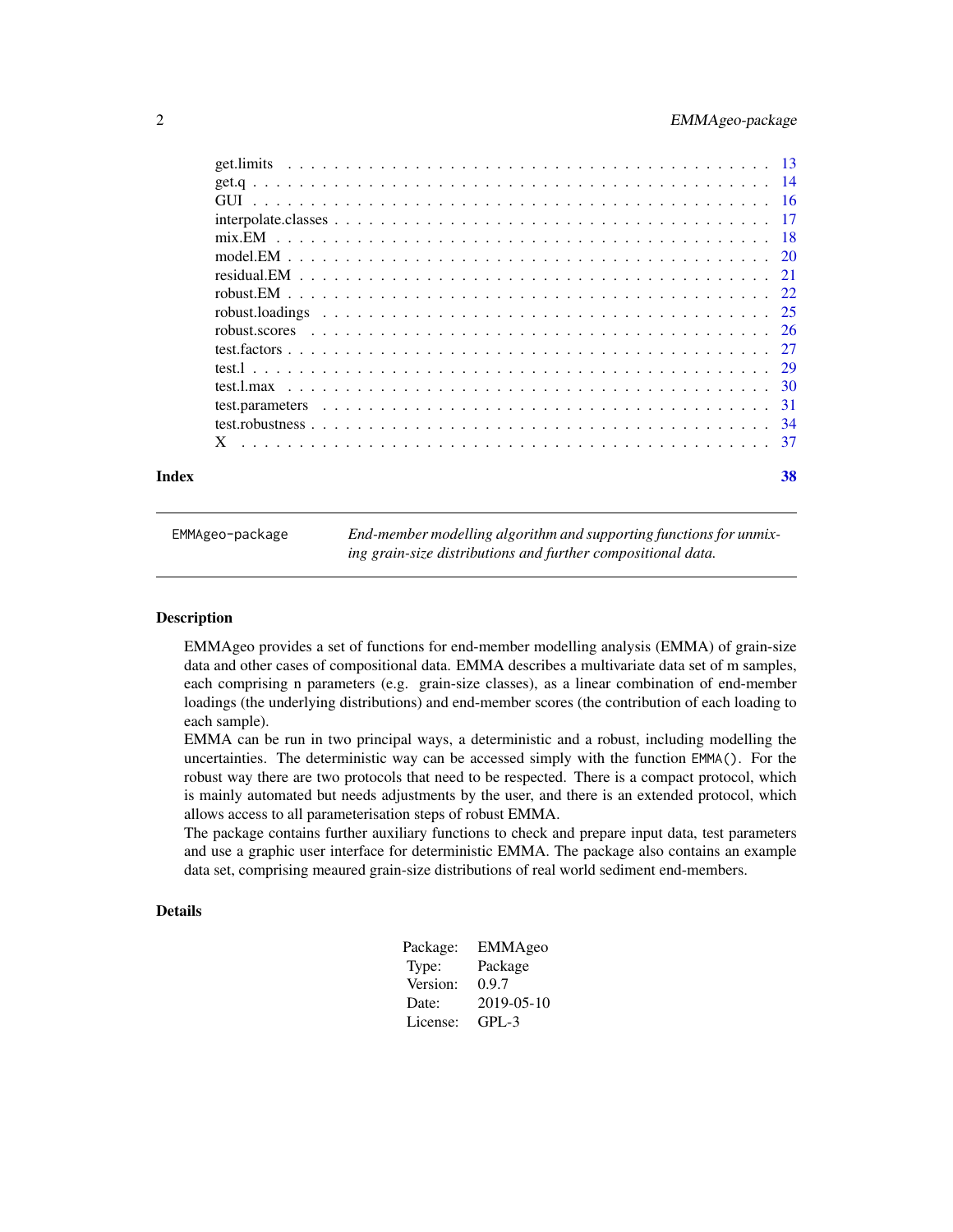# <span id="page-2-0"></span>Author(s)

Michael Dietze, Elisabeth Dietze

<span id="page-2-1"></span>check.data *Check correctness and consistency of input data*

# Description

The input data matrix (X), number of end-members (q), weight transformation limits (l) and constant sum scaling parameter (c) are checked. This includes checking for absence of missing values, columns containing only zero-values and for numeric data type of all variables. A furthercheck tests if l is below the maximum possible value, preventing numerical instability prior to factor rotation.

# Usage

check.data(X, q, l, c, ...)

# Arguments

|   | Numeric matrix, input data set with m samples (rows) and n variables (columns). |
|---|---------------------------------------------------------------------------------|
| a | Numeric scalar, number of end-members to be modelled.                           |
|   | Numeric scalar or vector, weight transformation limit, <i>i.e.</i> quantile.    |
|   | Numeric scalar, constant sum scaling parameter, e.g. 1, 100, 1000.              |
| . | Further arguments passed to the function.                                       |
|   |                                                                                 |

# Value

Character vector, verbose test results.

### Author(s)

Michael Dietze, Elisabeth Dietze

#### See Also

[EMMA](#page-6-1)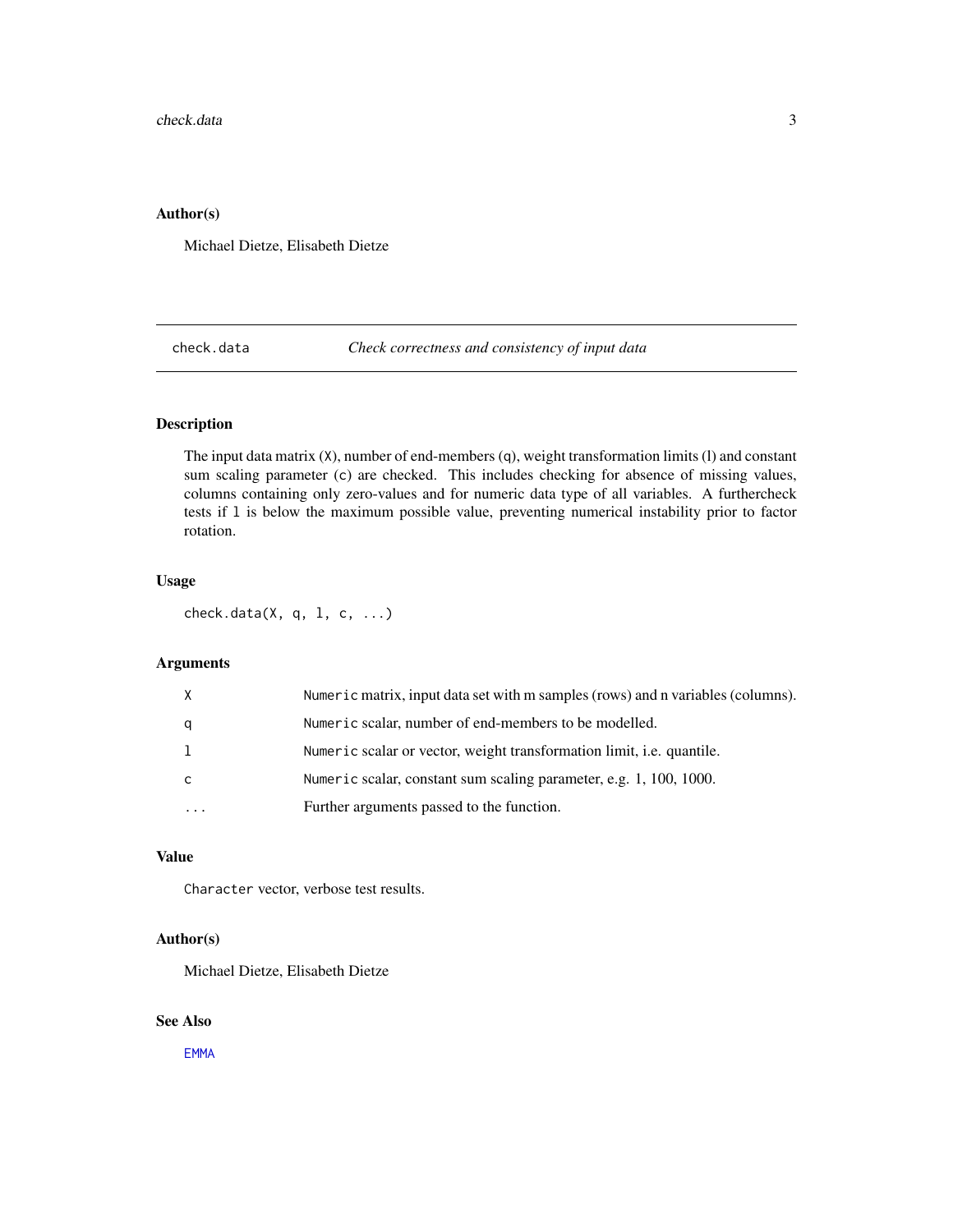# <span id="page-3-0"></span>Examples

```
## load example data set
data(example_X)
## perform data set check
check.data(X = X,q = 6,
          l = seq(from = 0,to = 0.2,
                  by = 0.01,
          c = 1
```
click.limits *Define mode limits by mouse clicks.*

# Description

This function allows defining limits for robust end-members by mouse clicks on a combined plot output, showing a histogram and all end-members together. Clicks must be placed in the order lower limit, upper limit - for each end-member successively.

# Usage

click.limits(data, n, classunits)

#### Arguments

| data       | List object, output of test. robustness.                              |
|------------|-----------------------------------------------------------------------|
| n          | Numeric scalar, number of target end-members.                         |
| classunits | Numeric vector, optional class units (e.g. micrometers or phi-units). |

# Value

Numeric matrix, limit classes. The first row contains lower limits, the second row upper limits for each end-member.

#### Author(s)

Michael Dietze, Elisabeth Dietze

#### See Also

[test.robustness](#page-33-1), [robust.EM](#page-21-1)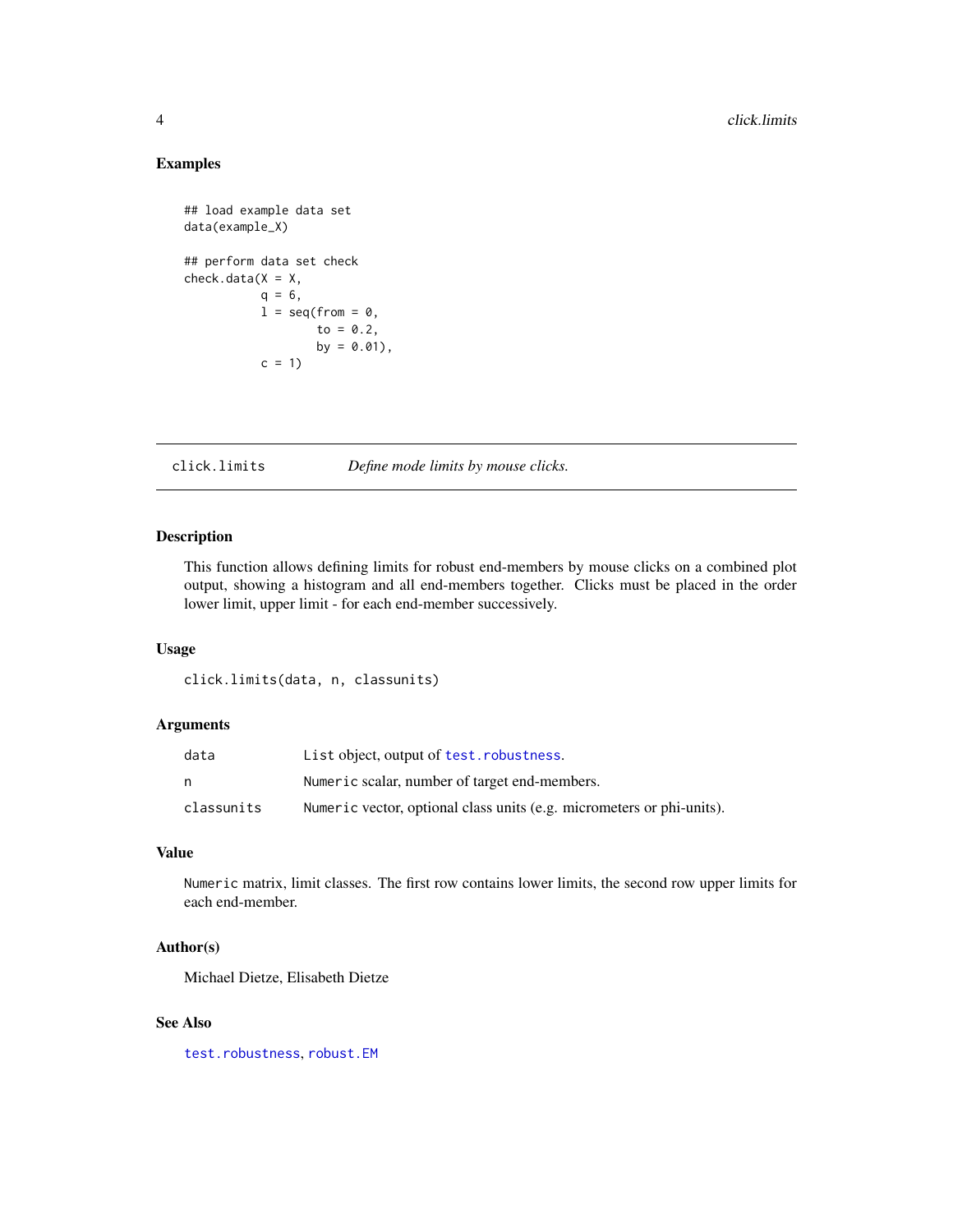# <span id="page-4-0"></span>convert.units 5

# Examples

```
## load example data set
data(example_X)
## Test robustness
q \le -4:71 \leq - seq(from = 0, to = 0.1, by = 0.02)
TR \le test.robustness(X = X, q = q, 1 = 1)
## define 2 limits by mouse clicks (uncomment to use).
# limits <- click.limits(data = TR, n = 2)
# limits
```
convert.units *Convert between phi and micrometers.*

#### Description

The function converts values from the phi-scale to the micrometer-scale and vice versa.

#### Usage

```
convert.units(phi, mu)
```
# Arguments

| phi | Numeric vector, grain-size class values in phi to be converted.         |
|-----|-------------------------------------------------------------------------|
| mu  | Numeric vector, grain-size class values in micrometres to be converted. |

# Value

Numeric vector, converted grain-size class values.

### Author(s)

Michael Dietze, Elisabeth Dietze

# See Also

[interpolate.classes](#page-16-1)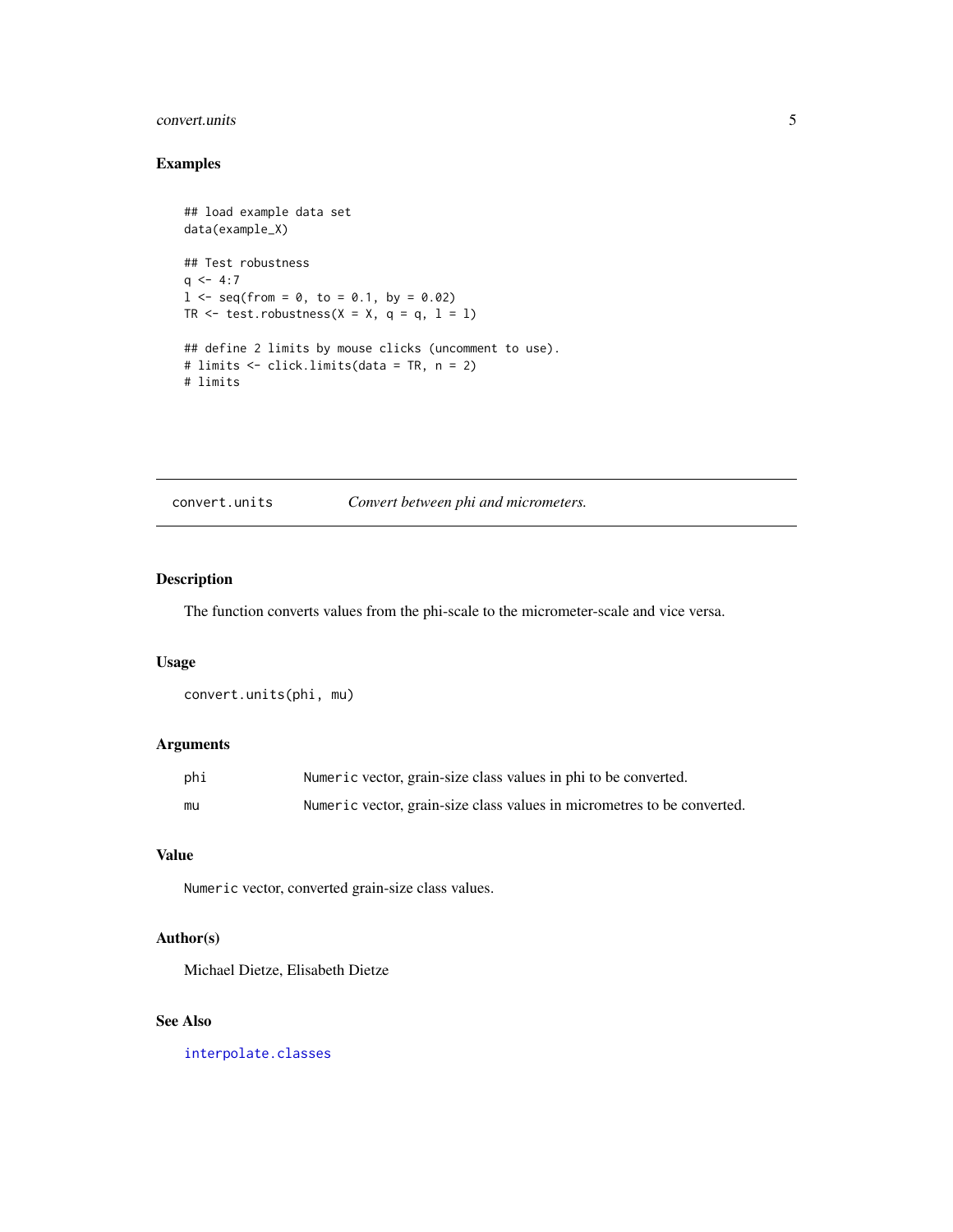#### Examples

```
## generate phi-values
phi < -2:5## convert and show phi to mu
mu <- convert.units(phi = phi)
mu
## convert and show mu to phi
convert.units(mu = mu)
```
<span id="page-5-1"></span>create.EM *Create grain-size-distributions.*

# Description

This function allows creating artificial grain-size end-members. One such "artificial end-member loading" may be composed of one or more superimposed normal distributions.

# Usage

create.EM(p1, p2, s, boundaries, n)

# Arguments

| p1             | Numeric vector, means of normal distributions, <i>i.e.</i> mode positions.                       |
|----------------|--------------------------------------------------------------------------------------------------|
| p <sub>2</sub> | Numeric vector, standard deviations of normal distributions, <i>i.e.</i> mode width.             |
| -S             | Numeric vector, relative proportions of each mode, <i>i.e.</i> relative mode height.             |
| boundaries     | Numeric vector of length two with class boundaries (i.e. c (lower boundary, upper<br>boundary)). |
| n              | Numeric scalar with number of classes, <i>i.e.</i> resolution of the end-member.                 |

# Details

When building a data set of many artificial end member loadings, these should all have the same boundaries and n. The function builds composites of individual normal distributions. Each distribution is scaled according to s. Finally the distribution is scaled to 100 %.

# Value

Numeric vector with normalised end-member loadings, consisting of the mixed normal distributions according to the input parameters.

# Author(s)

Michael Dietze, Elisabeth Dietze

<span id="page-5-0"></span>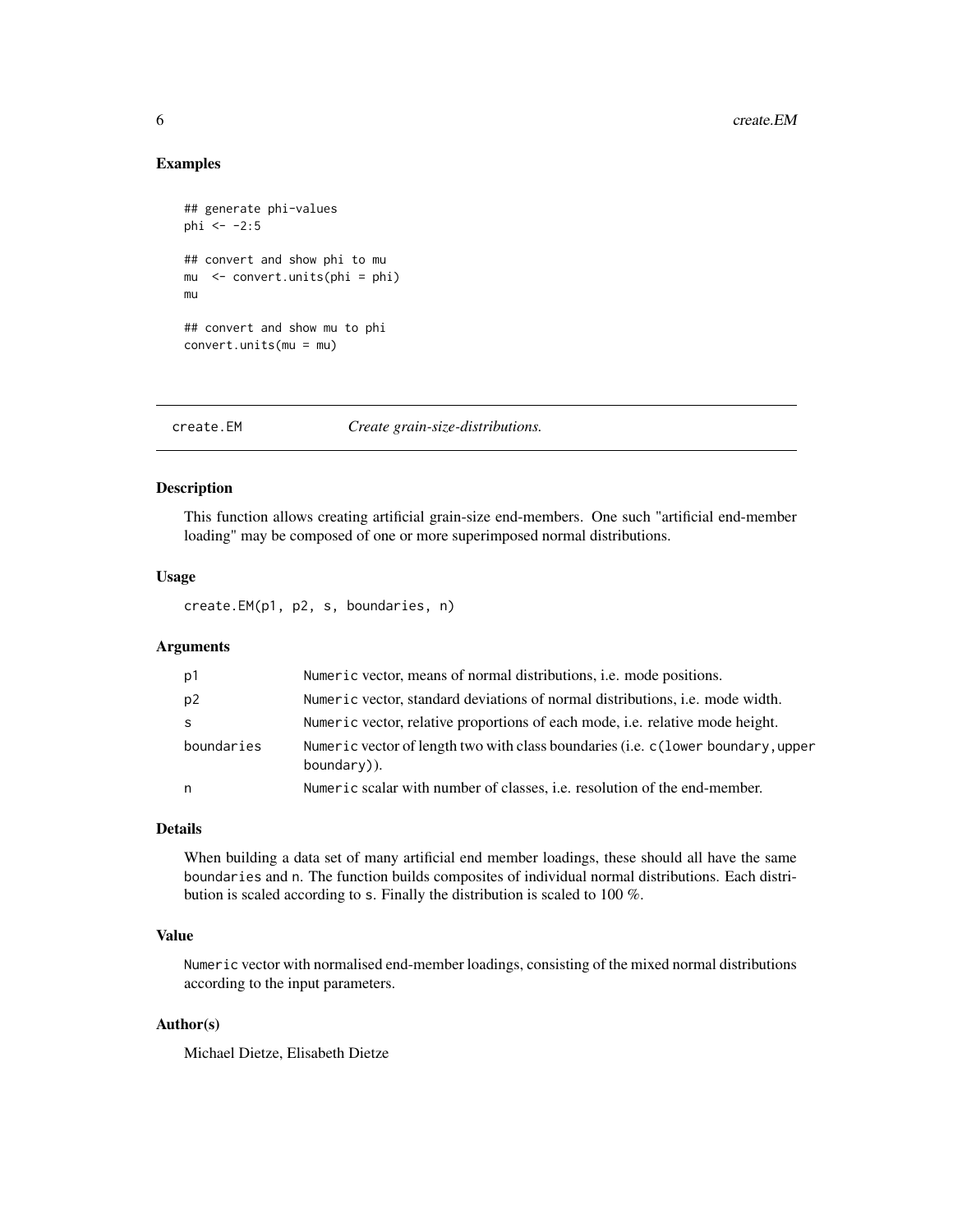#### <span id="page-6-0"></span> $EMMA$  7

# See Also

[mix.EM](#page-17-1)

## Examples

```
## set lower and upper class boundary, number of classes and class units
boundaries \leq c(0, 11)n < -40phi <- seq(from = boundaries[1],
           to = boundaries[2],
           length.out = n)## create two artificial end-member loadings
EMa.1 <- create.EM(p1 = c(2, 5), p2 = c(1, 0.8), s = c(0.7, 0.3),
                   boundaries = boundaries, n = n)
EMa.2 <- create.EM(p1 = c(4, 7), p2 = c(1.1, 1.4), s = c(0.5, 0.5),
                   boundaries = boundaries, n = n)
## plot the two artificial end-member loadings
plot(phi, EMa.1, type = "l")
lines(phi, EMa.2, col = "red")
```
<span id="page-6-1"></span>EMMA *End-member modelling analysis algorithm.*

# Description

A multivariate data set (m samples composed of n variables) is decomposed by eigenspace analysis and modelled with a given number of end-members (q). Several steps of scaling, transformation, normalisation, eigenspace decomposition, factor rotation, data modelling and evaluation are performed.

#### Usage

```
EMMA(
  X,
  q,
  l,
  c,
  Vqn,
  classunits,
  ID,
 EM.ID,
  rotation = "Varimax",
 plot = FALSE,
  ...
)
```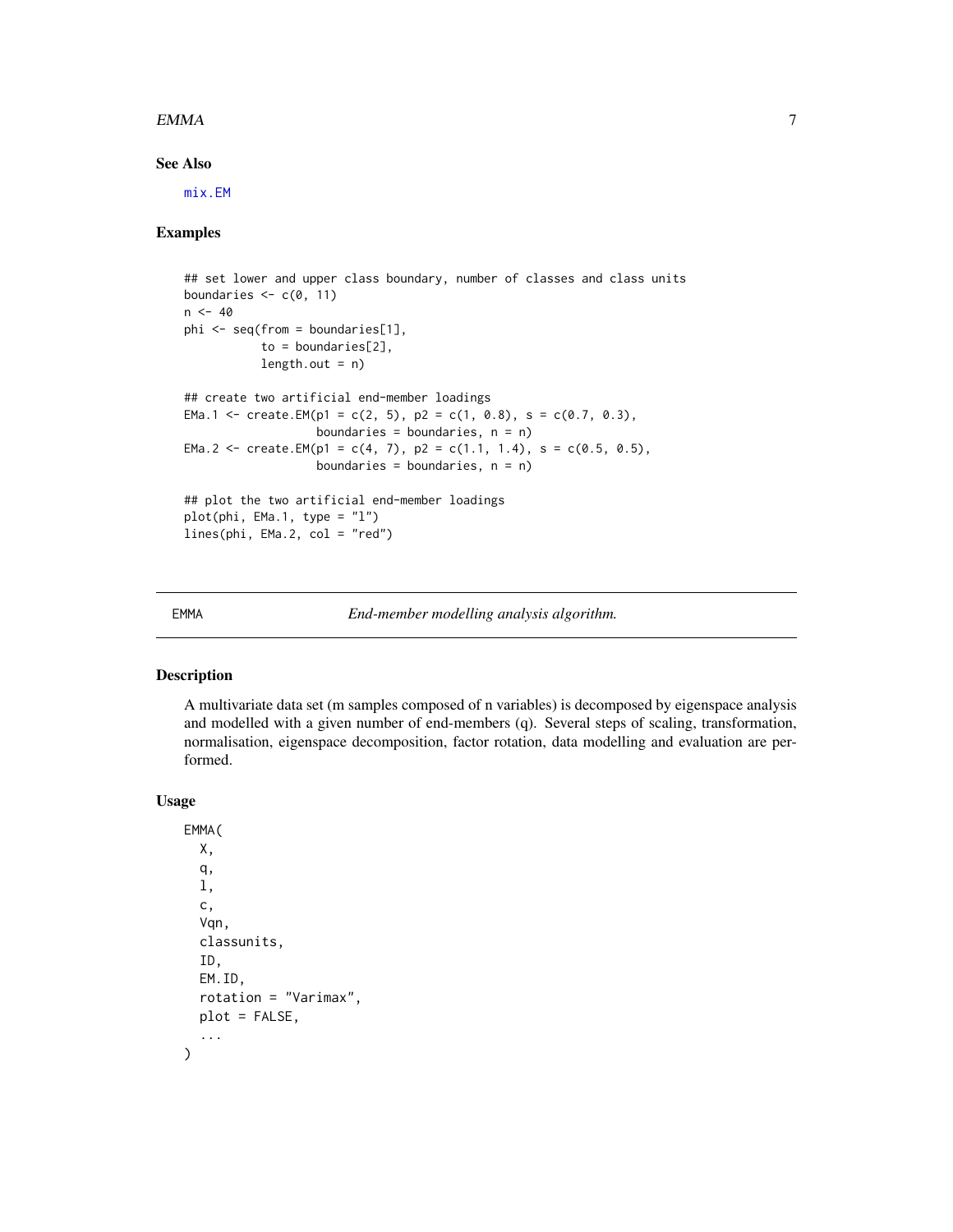# Arguments

| X            | Numeric matrix, input data set with m samples (rows) and n variables (columns).                                                                                                                                                                     |
|--------------|-----------------------------------------------------------------------------------------------------------------------------------------------------------------------------------------------------------------------------------------------------|
| q            | Numeric scalar, number of end-members to be modelled.                                                                                                                                                                                               |
| 1            | Numeric scalar or vector, weight transformation limit, i.e. quantile. Set to zero<br>if omitted.                                                                                                                                                    |
| $\mathsf{C}$ | Numeric scalar, constant sum scaling parameter, e.g. 1, 100, 1000. Set to 100 if<br>omitted.                                                                                                                                                        |
| Vgn          | Numeric matrix, optional unscaled user-defined end-member loadings. If pro-<br>vided, these are used instead of model-derived ones. See details.                                                                                                    |
| classunits   | Numeric vector, optional class units (e.g. micrometers or phi-units) of the same<br>length as columns of X.                                                                                                                                         |
| ΙD           | Numeric or character vector, optional sample IDs of the same length as rows of<br>Χ.                                                                                                                                                                |
| EM.ID        | Character vector, end-member names. If present, these will be set as row-<br>names of the output data set and used in the legend text.                                                                                                              |
| rotation     | Character scalar, rotation type, default is "Varimax". See details.                                                                                                                                                                                 |
| plot         | Logical scalar, optional graphical output of the results, default is FALSE. If set<br>to TRUE, end-member loadings and end-member scores are plotted.                                                                                               |
| .            | Additional arguments passed to the plot function. Since the function returns two<br>plots some additional graphical parameters must be specified as vector with the<br>first element for the first plot and the second element for the second plot. |

# Details

The parameter Vqn is useful when EMMA shall be performed with a set of prior unscaled endmembers, e.g. from other data sets that are to be used as reference or when modelling a data set with mean end-members, as in the output of robust.loadings.

The rotation type Varimax was used by Dietze et al. (2012). In this R package, one out of the rotations provided by the package GPArotation is possible, as well. However, tests showed that the rotation type has no dramatic consequences for the result.

The function values \$loadings and \$scores are redundant. They are essentially the same as \$Vqsn and \$Mqs. However, they are included for user convenience.

# Value

A list with numeric matrix objects.

| loadings | Normalised rescaled end-member loadings. |
|----------|------------------------------------------|
| scores   | Rescaled end-member scores.              |
| Vqn      | Normalised end-member loadings.          |
| Vqsn     | Normalised rescaled end-member loadings. |
| Mas      | Rescaled end-member scores.              |
| Хm       | Modelled data.                           |
| modes    | Mode class of end-member loadings.       |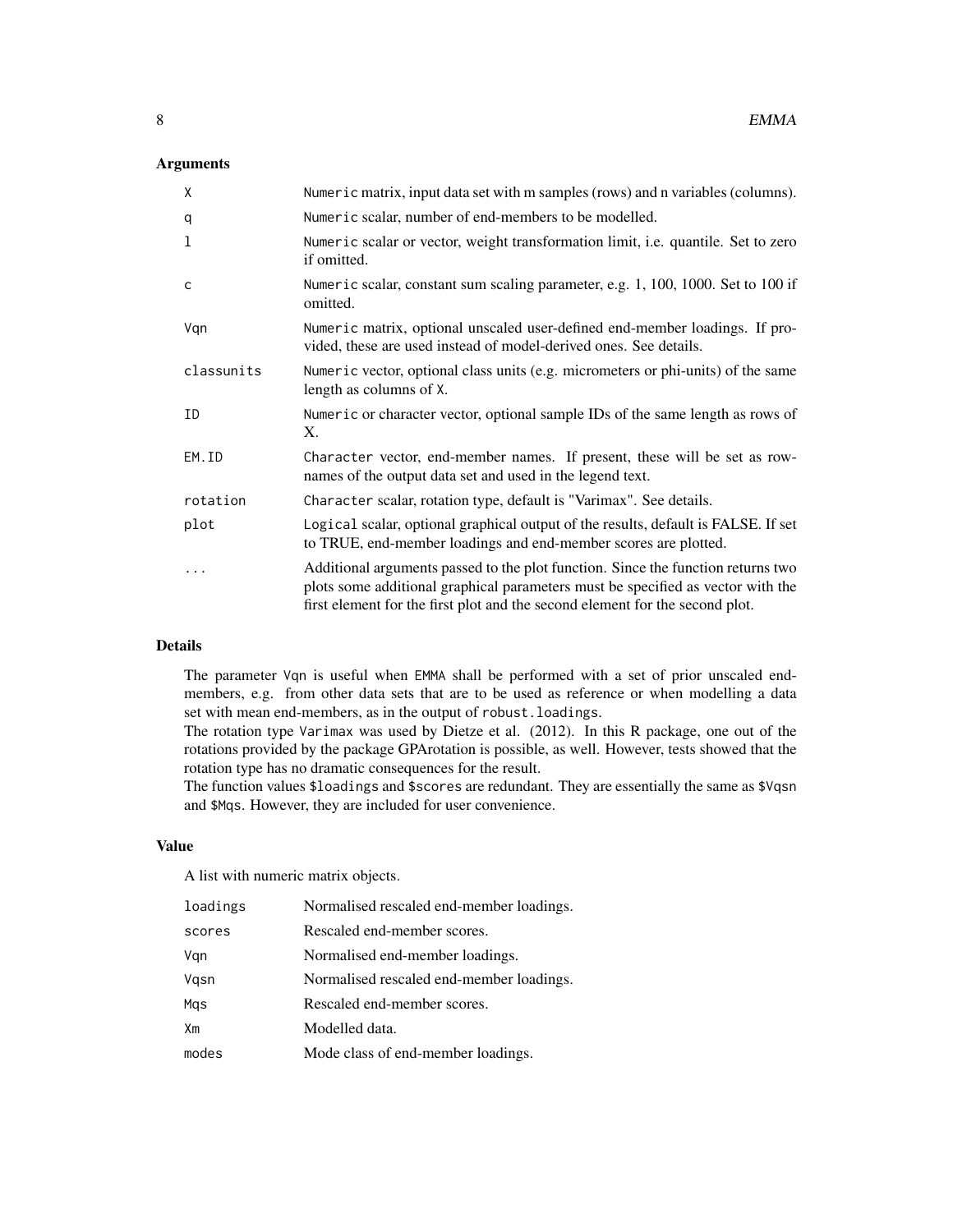#### <span id="page-8-0"></span> $EMMA$  9

| Mgs.var | Explained variance of end-members               |
|---------|-------------------------------------------------|
| Em      | Absolute row-wise model error.                  |
| En      | Absolute column-wise model error.               |
| RMSEm   | row-wise root mean square erroe.                |
| RMSEn   | column-wise root mean square erroe              |
| Rm      | Row-wise (sample-wise) explained variance.      |
| Rn      | Column-wise (variable-wise) explained variance. |
| οl      | Number of overlapping end-members.              |

## Author(s)

Michael Dietze, Elisabeth Dietze

# References

Dietze E, Hartmann K, Diekmann B, IJmker J, Lehmkuhl F, Opitz S, Stauch G, Wuennemann B, Borchers A. 2012. An end-member algorithm for deciphering modern detrital processes from lake sediments of Lake Donggi Cona, NE Tibetan Plateau, China. Sedimentary Geology 243-244: 169- 180.

Klovan JE, Imbrie J. 1971. An Algorithm and FORTRAN-IV Program for Large-Scale Q-Mode Factor Analysis and Calculation of Factor Scores. Mathematical Geology 3: 61-77. Miesch AT. 1976. Q-Mode factor analysis of geochemical and petrologic data matrices with constant row sums. U.S. Geological Survey Professsional Papers 574.

# See Also

[test.parameters](#page-30-1), [rotations](#page-0-0), [eigen](#page-0-0), [nnls](#page-0-0)

```
## load example data and set phi-vector
data(example_X)
phi \leq seq(from = 1, to = 10, length.out = ncol(X))
## perform EMMA with 5 end-members
EM \le = EMMA(X = X, q = 5, 1 = 0.05, c = 100, plot = TRUE)
## perform EMMA with 4 end-members and more graphical settings
EM <- EMMA(X = X, q = 4, 1 = 0.05, c = 100,
           plot = TRUE,
           EM.ID = c("EM 1", "EM 2", "EM 3", "EM 4"),
           classunits = phi,
           xlab = c(expression(paste("Class [", phi, "]")), "Sample ID"),
           cex = 0.7,
           col = rainbow(n = 4)
```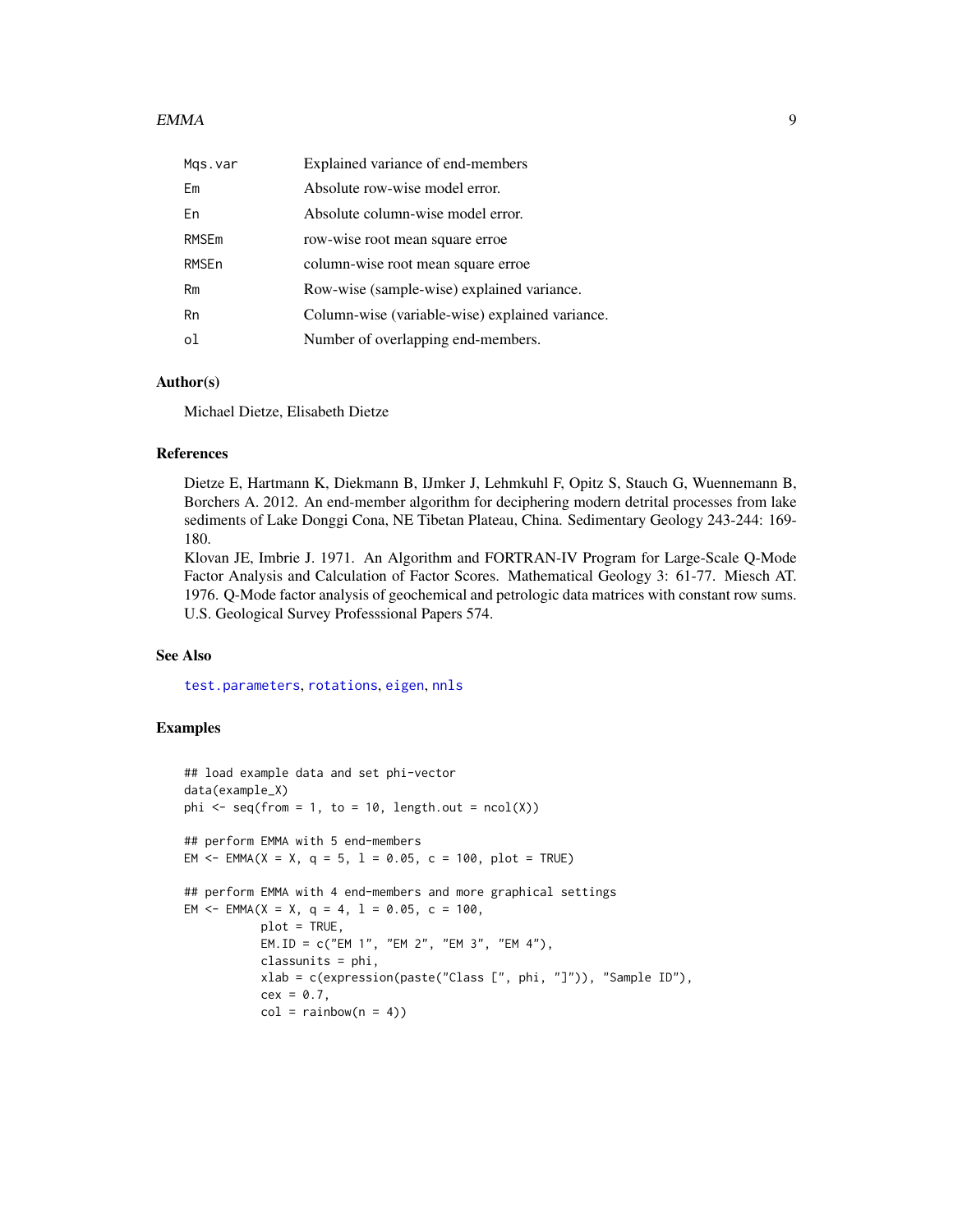<span id="page-9-0"></span>

A list with output of the function test.robustness()

# Format

The format is: List of 8 \$ q : num [1:90] 4 4 4 4 4 4 4 4 4 4 4... \$ lw : num [1:90] 0 0 0 0 0.05 0.05 0.05 0.05 0.1 0.1 ... \$ modes : num [1:90] 12 32 61 80 12 32 61 80 12 32 ...

# Details

The dataset is the result of the function test.robustness() of the R-package EMMAgeo.

#### Examples

```
## load example data set
data(example_EMpot)
```
EMrob *example data*

# Description

Robust end-members, a list with output of the function robust.EM()

#### Format

The format is: List of 12 \$ Vqsn.data :List of 4 ..\$ : num [1:15, 1:80] 0.18929 0.184 0.18304 0.00698 0.02033 ...

#### Details

The dataset is the result of the function robust.EM() of the R-package EMMAgeo.

```
## load example data set
data(example_EMrob)
```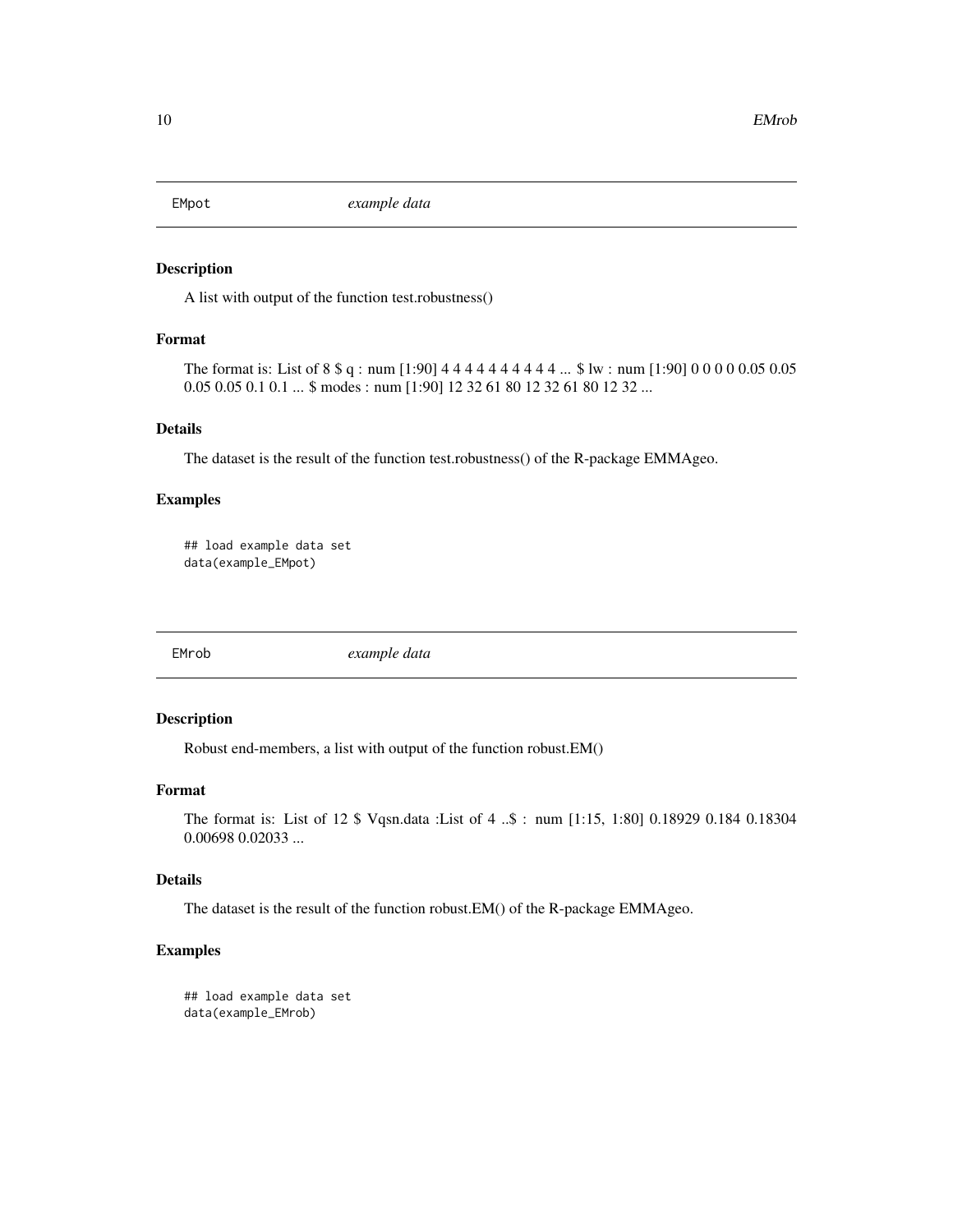<span id="page-10-0"></span>

This function generates a sequence of weight transformation values that range from l\_min (by default zero) to l\_max (by default 95 % of the maximum possible value). It uses the function test.l.max().

# Usage

 $get.l(X, n = 10, max = 0.95, min = 0)$ 

# Arguments

| X   | Numeric matrix, input data set with m samples (rows) and n variables (columns). |
|-----|---------------------------------------------------------------------------------|
| n   | Numeric scalar, length of the output vector (by default 10).                    |
| max | Numeric scalar, fraction of the maximum value (by default 0.95).                |
| min | Numeric scalar, minimum value (by default zero).                                |

# Value

Numeric vector of class "EMMAgeo\_l", weight transformation values.

## Author(s)

Michael Dietze, Elisabeth Dietze

# See Also

[test.l.max](#page-29-1)

```
## load example data set
data(example_X)
## infer l-vector
1 \leq - get. 1(X = X,n = 5,
           max = 0.8,
           min = 0.02)
```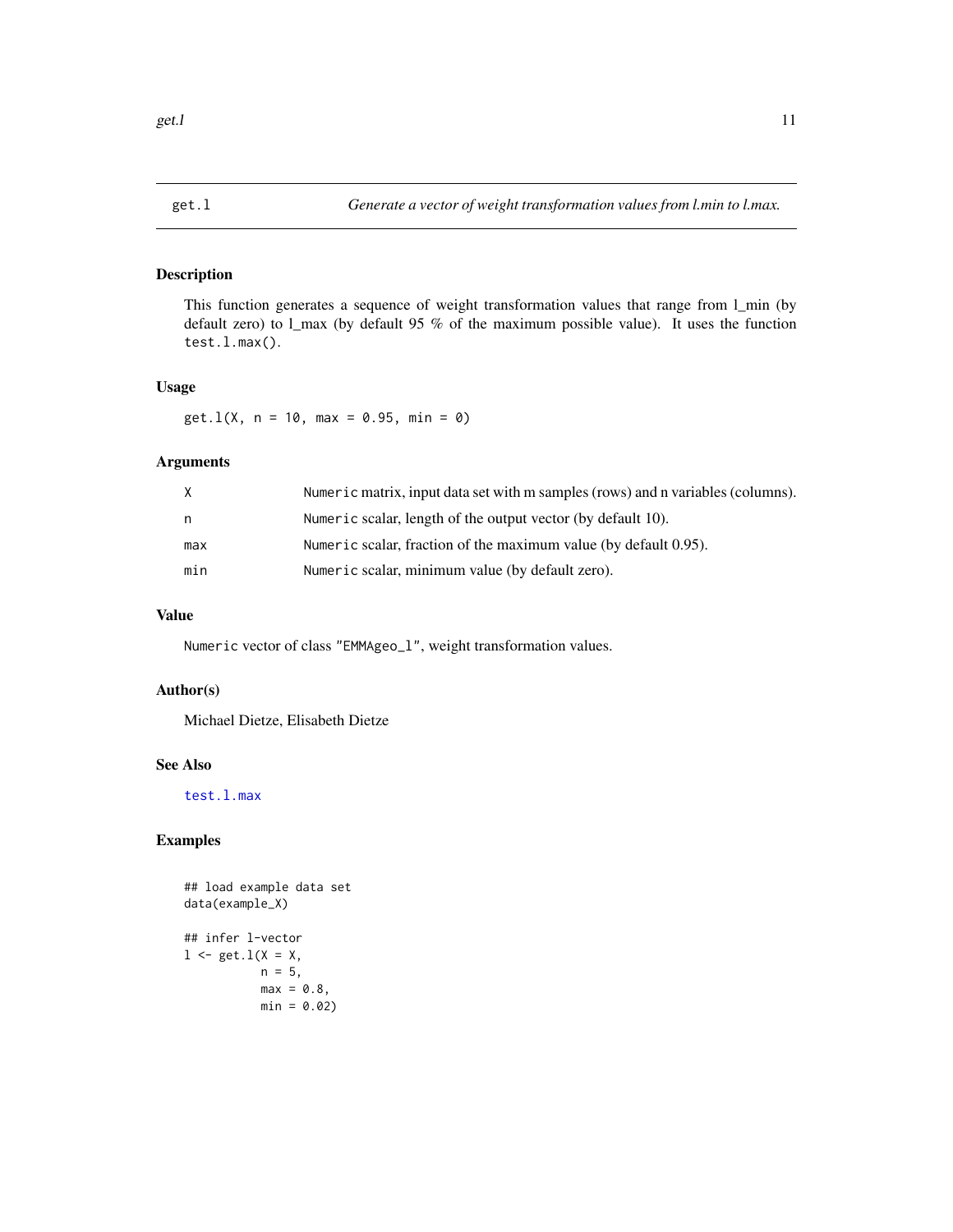<span id="page-11-0"></span>

This function returns for a series of input vaules the weight transformation value, which yielded the highest measure of model quality.

#### Usage

 $get.l.opt(X, 1, quality = "mRt", Vqn, rotation, plot = TRUE, ...)$ 

# Arguments

| $\mathsf{X}$ | Numeric matrix, input data set with m samples (rows) and n variables (columns).                                                                         |
|--------------|---------------------------------------------------------------------------------------------------------------------------------------------------------|
| 1            | Numeric vector, weight transformation values to test.                                                                                                   |
| quality      | Character scalar, quality measure for against which to test the influence of 1.<br>See details for a list of the a vailable keywords. Default is "mRt". |
| Vgn          | Numeric matrix specifying optional unscaled user-defined end-member load-<br>ings.                                                                      |
| rotation     | Character scalar, rotation type, default is "Varimax" (cf. EMMA for further in-<br>formation).                                                          |
| plot         | Logical scalar, optional graphical output of the result.                                                                                                |
| .            | Further arguments passed to the function.                                                                                                               |
|              |                                                                                                                                                         |

# Details

The parameter quality can be one out of the following keywords: "mRm", "mRn", "mRt", "mEm", "mEn" and "mEt". See [EMMA](#page-6-1) for definition of these keywords.

# Value

Numeric scalar, weight tranformation value with optimal EMMA result.

# Author(s)

Michael Dietze, Elisabeth Dietze

#### See Also

[EMMA](#page-6-1)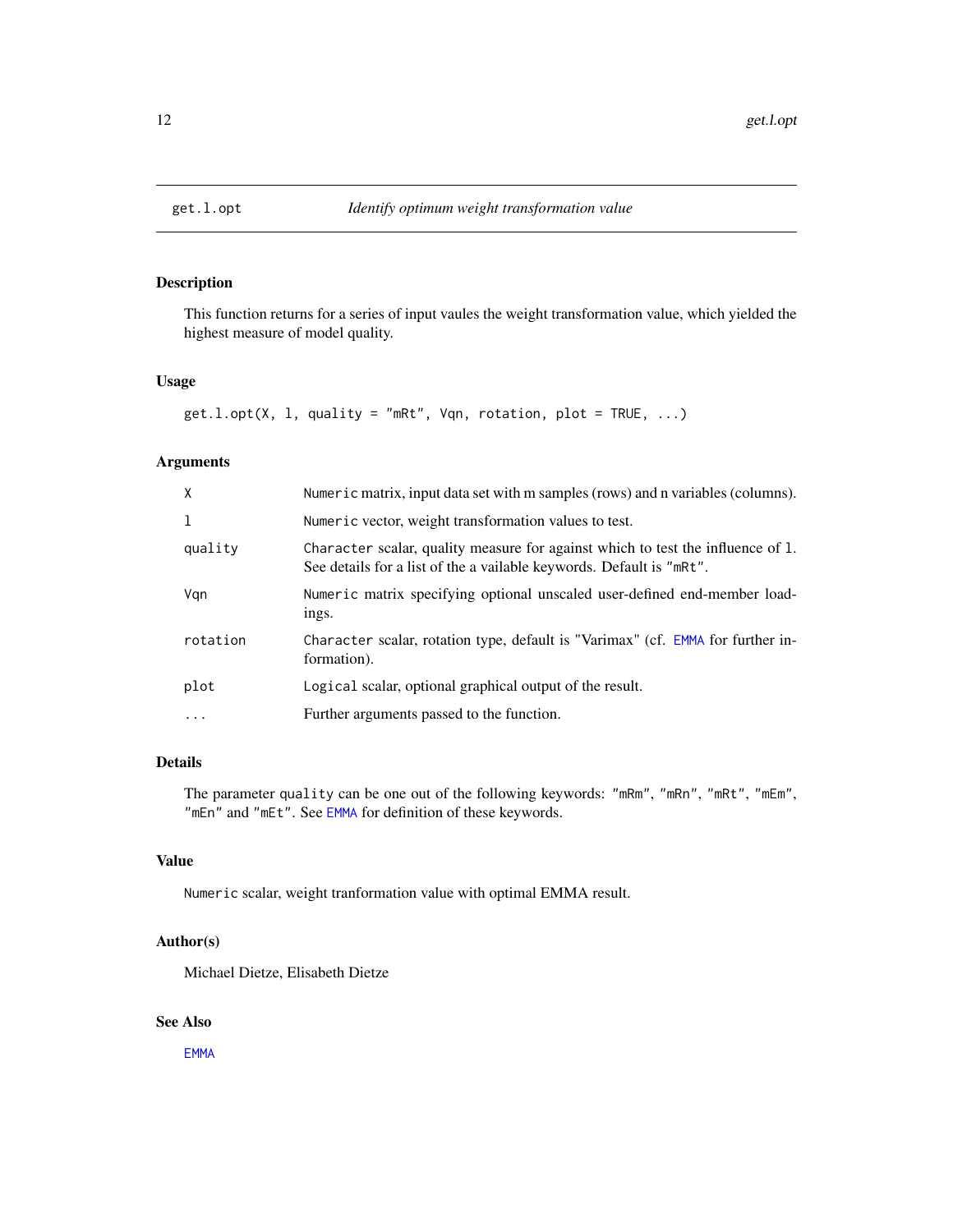#### <span id="page-12-0"></span>get.limits 13

# Examples

```
## load example data set
data(example_X)
data(example_EMpot)
## get optimal l-value, uncomment to run
# get.l.opt(X = X,# l = \text{seq}(\text{from} = 0, \text{to} = 0.1, \text{by} = 0.01),# Vqn = EMpot$Vqn,
# quality = "mRt")
```
get.limits *Infer lower and upper mode position limits to define robust endmembers.*

#### Description

This function identifies the lower and upper limits within which robust end-members have clustered mode positions. It uses a kernel density estimate of the mode positions of all input end-member loadings, clips it at a user-defined minimum density and returns the resulting rising and falling shoulders of the kde peaks as limits.

#### Usage

 $get.limits(loadings, classunits, bw, threshold = 0.7)$ 

#### Arguments

| loadings   | Numeric matrix, m loadings (rows) and n classes (columns).                                                                                                            |
|------------|-----------------------------------------------------------------------------------------------------------------------------------------------------------------------|
| classunits | Numeric vector, optional class units (e.g. micrometers or phi-units) of the same<br>length as columns of X.                                                           |
| bw         | Numeric scalar, bandwidth of the kernel, moved over the data set. If omitted,<br>the default value of 1 used.                                                         |
| threshold  | Numeric scalar, threshold quantile which is used to identify mode clusters. Only<br>kde densities above this values are kept and used to derieve mode cluster limits. |

#### Details

Note that the threshold above which a mode cluster is identified is an arbitrary, user-defined value and probably needs to be adjusted iteratively to get reasonable results. The default value may or may not be adequate!

#### Value

Numeric matrix with lower and upper mode limits.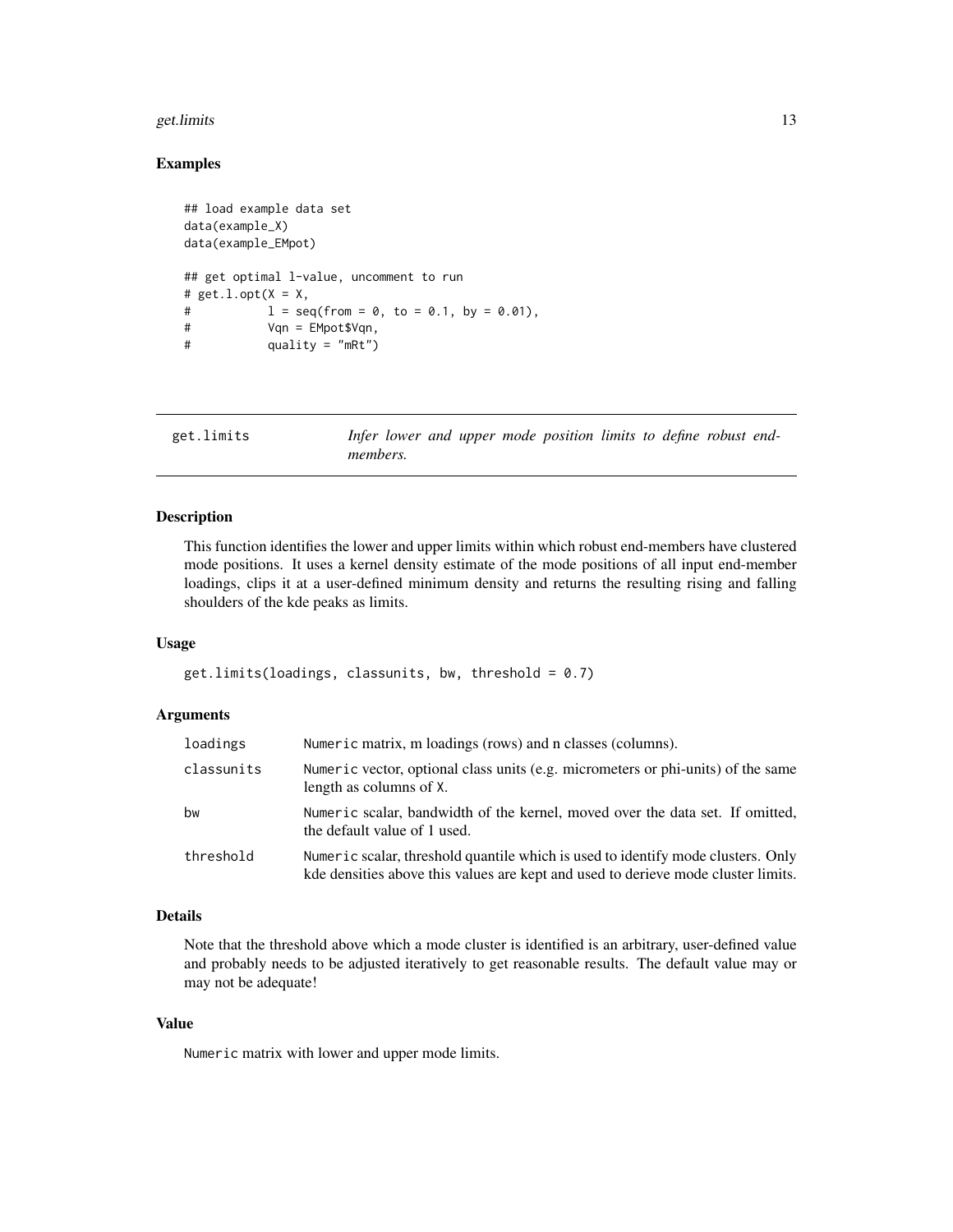# <span id="page-13-0"></span>Author(s)

Michael Dietze, Elisabeth Dietze

# See Also

[EMMA](#page-6-1), [model.EM](#page-19-1)

# Examples

## load example data set data(example\_EMpot)

```
## infer mode cluster limits
limits <- get.limits(loadings = EMpot)
```

| get.q | Generate a parameter matrix with q.min and q.max values for robust |  |  |  |
|-------|--------------------------------------------------------------------|--|--|--|
|       | EMMA.                                                              |  |  |  |

# Description

This function uses the input data matrix X and a vector of weight transformation limits to generate a matrix of minimum and maximum likely numbers of end-members to be used to model and extract robust end-members.

#### Usage

```
get.q(
 X,
 1 = 0,
 q.min = 2,
 q.max = 10,criteria.min = 0.5,
  criteria.max = "local_max",
 correct.output = TRUE,
  ...
)
```
# Arguments

| X     | Numeric matrix, input data set with m samples (rows) and n variables (columns). |
|-------|---------------------------------------------------------------------------------|
| 1     | Numeric vector, weight transformation limits, default is zero.                  |
| g.min | Numeric scalar, minimum number of end-members to use, default is 2.             |
| q.max | Numeric scalar, maximum number of end-members to use, default is 10.            |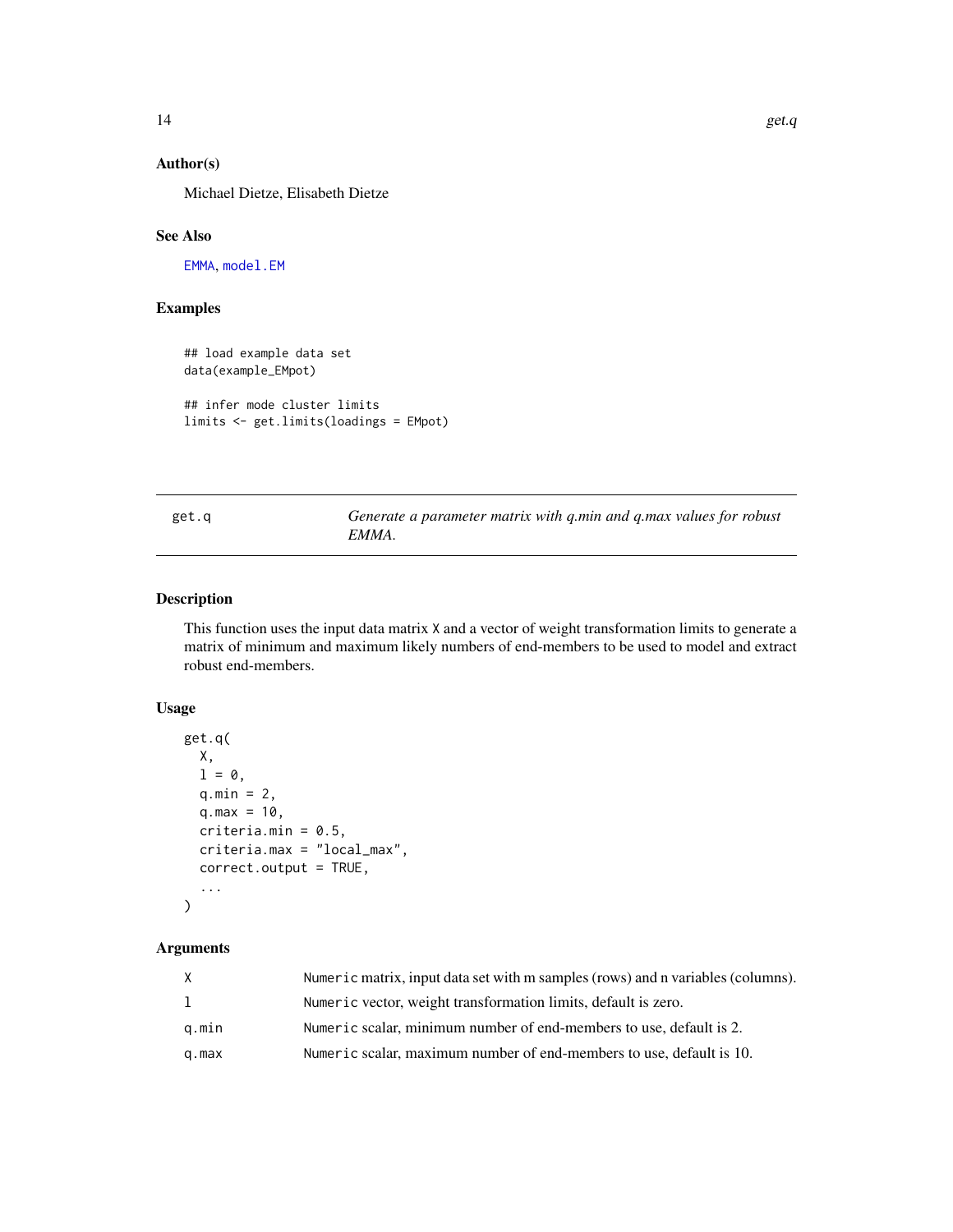<span id="page-14-0"></span>

| criteria.min | Numeric scalar, minimum value of explained variance reached to be a valid<br>model realisation, default is 0.5.                                           |
|--------------|-----------------------------------------------------------------------------------------------------------------------------------------------------------|
| criteria.max | Character or numeric scalar, either keyword "local_max" to use first local<br>maximum or any numeric value of explained variance, default is "local_max". |
|              | correct. output Logical scalar, option to correct the output for twisted values and remove com-<br>binations with NA-values. See details.                 |
|              | Further arguments, passed to the function.                                                                                                                |

#### Details

The parameter q.min should be at least 2 because otherwise the entire dataset would consist of one end-member and there would be no variability at all. The parameter q.max is set to 10 by default, based on practical issues. In natural systems, there are only rarely occasions when such a high number of sediment transport regimes may be preserved in and can be resolved from sedimentary deposits. The parameter l should be a vector between the minimum possible (zero) and maximum possible value (by definition the median, 0.5, but usually a lower value). Whensubmitting only a scalar, the variability can be only due to the range of possible endmembers (between q.min and q.max). If the parameter correct.output is enabled, this can decrease the number of valid values for l, i.e. the number of rows of the output matrix may no longer be the same as the length of the input vector of l. In such a case the vector l must be replaced by the rownames of the output matrix  $(1 < -as.numeric(rownames(get.q))))$ .

#### Value

Numeric matrix of class "EMMAgeo\_q", minimum and maximum numbers of end-members as well as corresponding weight transformation values as rownames.

#### Author(s)

Michael Dietze, Elisabeth Dietze

#### References

Dietze E, Hartmann K, Diekmann B, IJmker J, Lehmkuhl F, Opitz S, Stauch G, Wuennemann B, Borchers A. 2012. An end-member algorithm for deciphering modern detrital processes from lake sediments of Lake Donggi Cona, NE Tibetan Plateau, China. Sedimentary Geology 243-244: 169- 180.

#### See Also

[EMMA](#page-6-1), [test.parameters](#page-30-1), [test.robustness](#page-33-1)

# Examples

```
## load example data set
data("example_X")
```
## create parameter matrix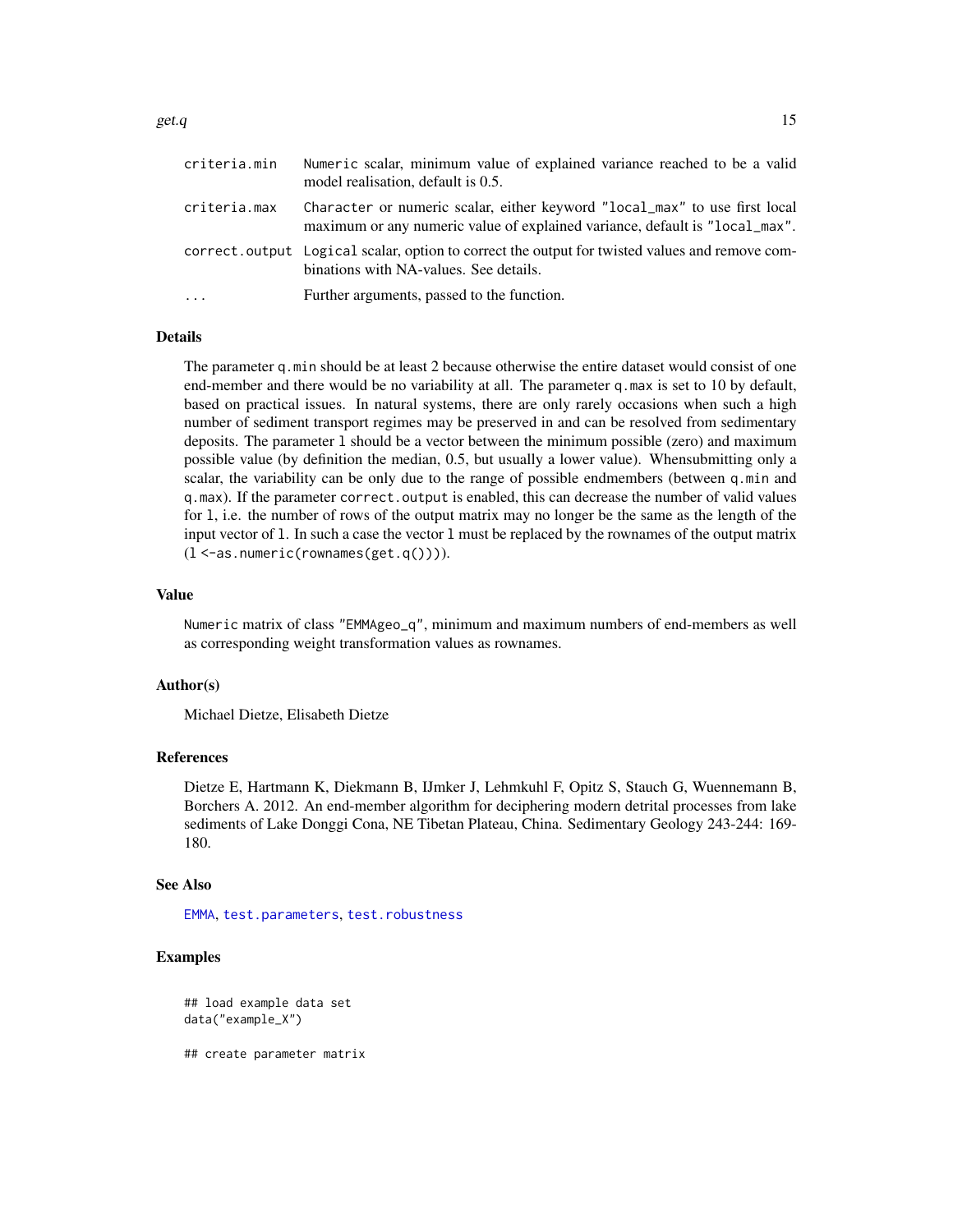<span id="page-15-0"></span> $get.q(X = X, 1 = c(0, 0.05, 0.10, 0.15))$ 

GUI *Start GUI for EMMA*

# Description

This function starts a browser-based graphic user interface for EMMA. The GUI has so far been tested on a Linux system, both with the browser of RStudio and Mozilla Firefox. It permits basic access to import, display and model a user-provided data set.

# Usage

 $GUI(...)$ 

#### Arguments

... **further arguments to pass to [runApp](#page-0-0)** 

#### Details

To use own data set, this should be a plain ASCII file with samples organsised as rows and grainsize classes organised as columns. The ASCII file can be separated by spaces, commas, semi colons or tab stops. The file may contain a leading column with sample IDs and/or one leading row with grain-size class breaks. To run EMMA make sure that there are no classes that contain only zeros throught all samples (i.e., remove them beforehand, e.g., by  $X = X[$ , colSums(X) > 0]).

#### Author(s)

Michael Dietze

#### See Also

[runApp](#page-0-0)

# Examples

```
## Not run:
# Start the GUI
GUI()
```
## End(Not run)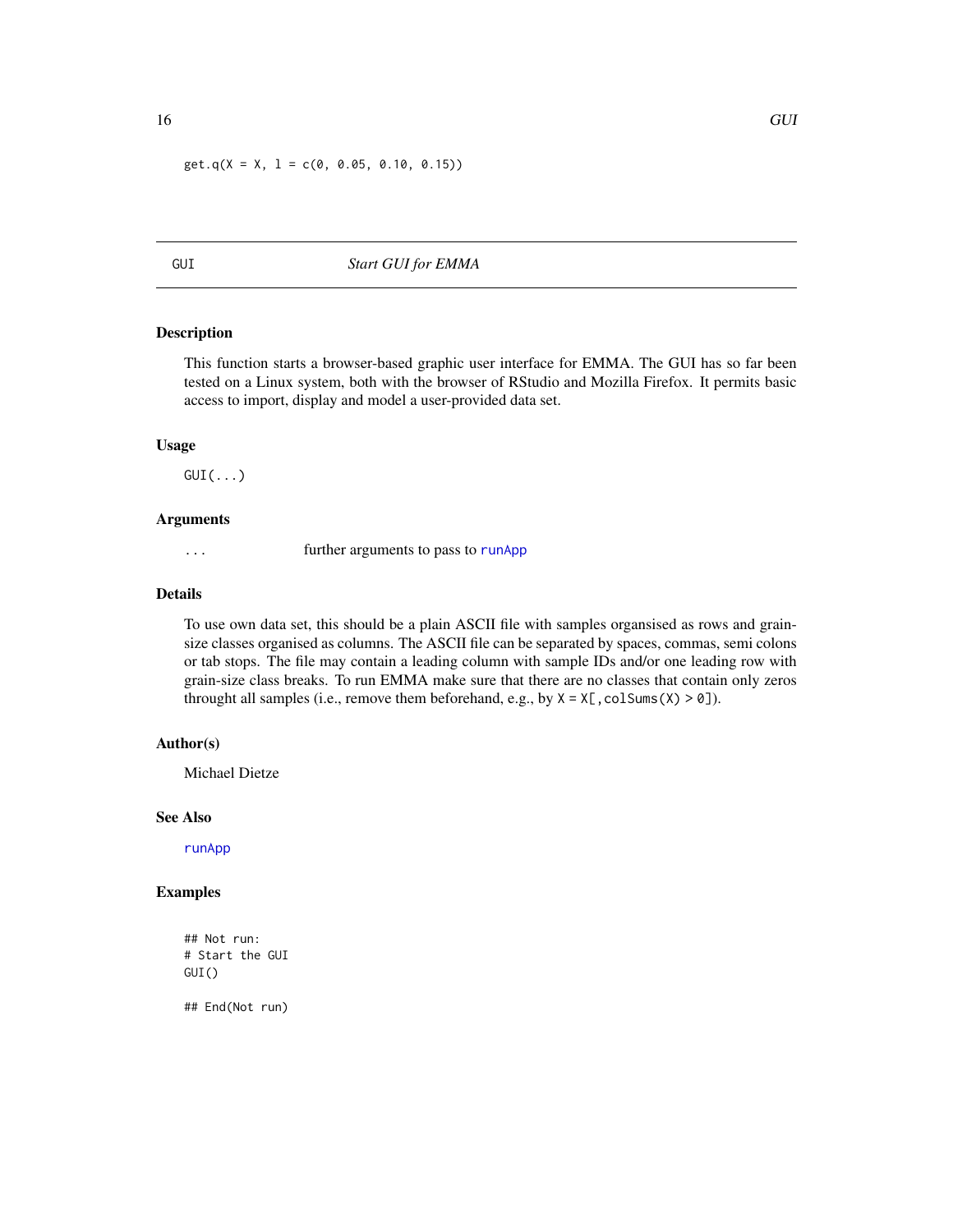<span id="page-16-1"></span><span id="page-16-0"></span>interpolate.classes *Interpolate data between different classes.*

# Description

This function interpolates grain-size data for different classes, either to higher or to lower resolution.

# Usage

```
interpolate.classes(
 X,
 boundaries.in,
 boundaries.out,
 method = "natural",
 fixed.start = TRUE
)
```
# Arguments

| X             | Numeric matrix, input data set with m samples (rows) and n variables (columns).                                                                                                                             |
|---------------|-------------------------------------------------------------------------------------------------------------------------------------------------------------------------------------------------------------|
| boundaries.in | Numeric vector, class boundaries of the input data.                                                                                                                                                         |
|               | boundaries.out Numeric vector, class boundaries of the output data.                                                                                                                                         |
| method        | Logical scalar, interpolation method, one out of "linear" (linear interpolation),<br>"fmm" (cubic spline), "natural" (natural spline), "periodic" (periodic spline).<br>Default is "natural".               |
| fixed.start   | Logocal scalar, specifying if the outer boundaries should be set to the same<br>values as in the original matrix, default is TRUE. This may become necessary to<br>avoid interpolation errors, see example. |

# Value

Numeric matrix, interpolated class values.

# Author(s)

Michael Dietze, Elisabeth Dietze

# See Also

[EMMA](#page-6-1), [approx](#page-0-0), [spline](#page-0-0)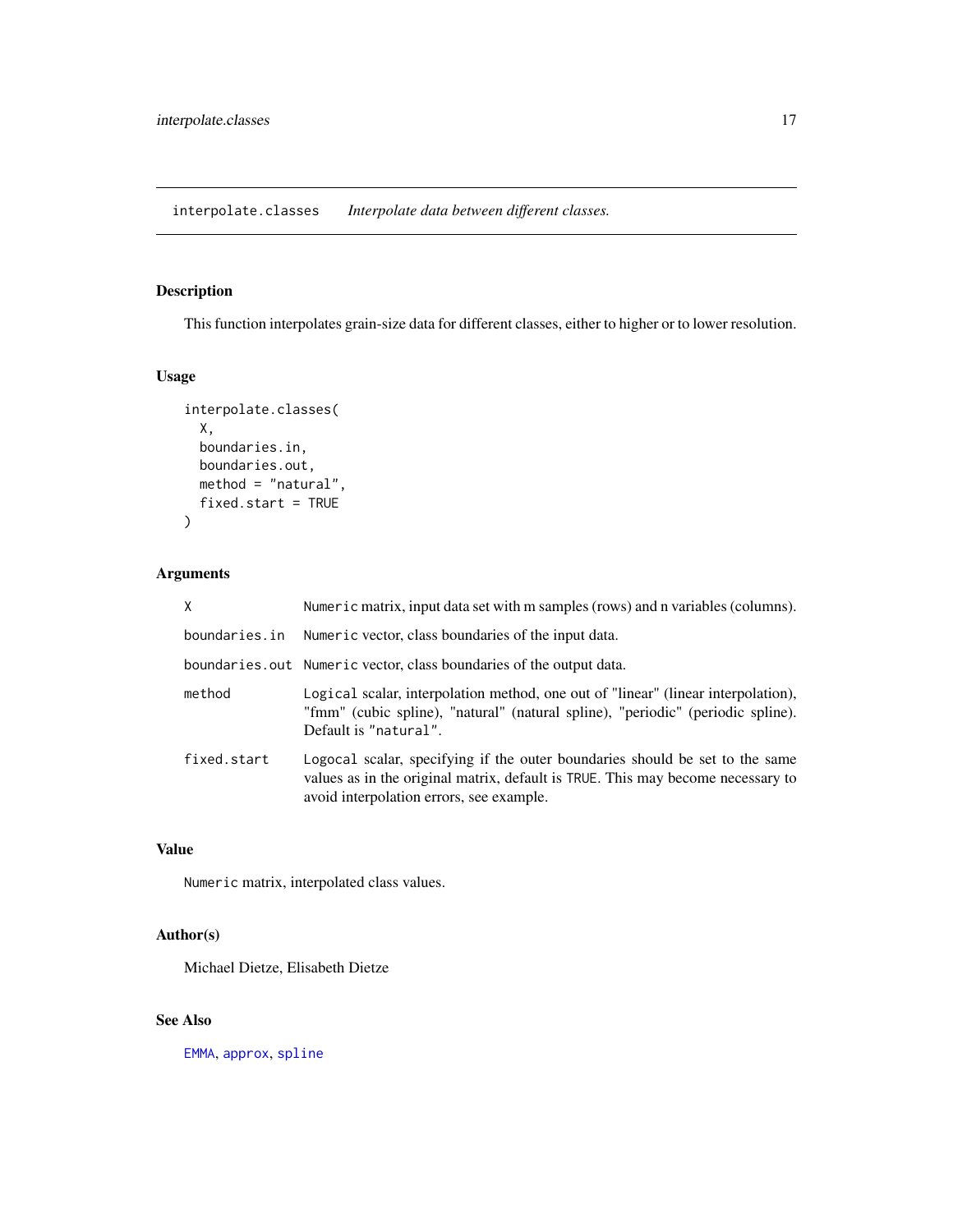# Examples

```
## load example data
data(example_X)
classes.in \leq seq(from = 1, to = 10, length.out = ncol(X))
## Example 1 - decrease the class numbers
## define number of output classes
classes.out \leq seq(1, 10, length.out = 20)
## interpolate the data set
Y \leq - interpolate.classes(X = X,
                         boundaries.in = classes.in,
                         boundaries.out = classes.out,
                         method = "linear")
## show original vs. interpolation for first 10 samples
plot(NA, xlim = c(1, 10), ylim = c(0, 40))for(i in 1:10) {
  lines(classes.in, X[i, ] * 20 + i)lines(classes.out, Y[i, ] * 20 + i, col = 2)
}
## Example 2 - increase the class numbers
## define number of output classes
classes.out <- seq(1, 10, length.out = 200)
## interpolate the data set
Y \leq - interpolate.classes(X = X,
                         boundaries.in = classes.in,
                         boundaries.out = classes.out)
## show original vs. interpolation for first 10 samples
plot(NA, xlim = c(1, 10), ylim = c(0, 40))for(i in 1:10) {
  lines(classes.in, X[i, ] * 20 + i)lines(classes.out, Y[i, ] * 20 + i, col = 2)
}
```
<span id="page-17-1"></span>

mix.EM *Function to mix sample spectres.*

#### Description

This functions allows to mix grain-size distributions with specified proportions and defined noise levels, for example to test the goodness of the EMMA algorithm.

#### Usage

mix.EM(EM, proportion, noise, autocorrelation)

<span id="page-17-0"></span>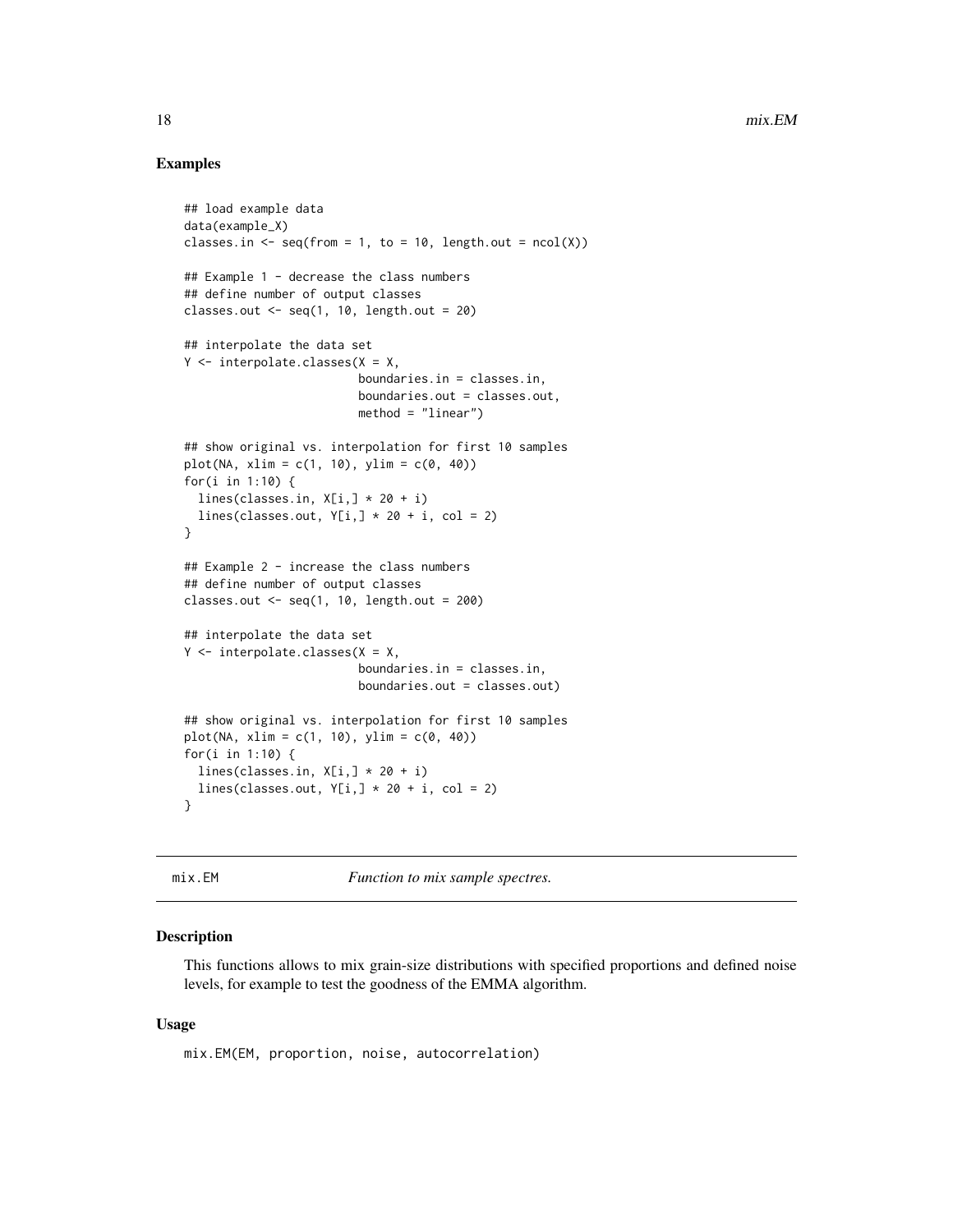#### <span id="page-18-0"></span> $mix.EM$  19

#### Arguments

| EM              | Numeric matrix, grain-size distribution definitions.                                                                                                              |
|-----------------|-------------------------------------------------------------------------------------------------------------------------------------------------------------------|
|                 | Each definition is in a separate row with variable contributions in columns.                                                                                      |
| proportion      | Numeric vector, relative proportions of each distribution per sample.                                                                                             |
| noise           | Numeric scalar, optional relative white noise levels.                                                                                                             |
| autocorrelation |                                                                                                                                                                   |
|                 | Numeric scalar, the degree of autocorrelation among classes. Autocorrelation is<br>realised as running mean of the specified length. Only odd values are allowed. |

## Details

The function multiplies each end-member with the respective proportion value, sums the resulting variables, adds uniform noise and normalises the resulting mixed sample to 100 %.

# Value

Numeric vector, a sample composed of known proportions of end-members.

#### Author(s)

Michael Dietze, Elisabeth Dietze

#### See Also

[create.EM](#page-5-1)

```
## define end-member loadings and phi vector
EMa.1 <- create.EM(p1 = c(2, 8), p2 = c(1, 0.8), s = c(0.7, 0.3),
                   boundaries = c(0, 11), n = 80)
EMa.2 <- create.EM(p1 = c(4, 7), p2 = c(1.1, 1.4), s = c(0.5, 0.5),
                  boundaries = c(0, 11), n = 80)
EMa <- rbind(EMa.1, EMa.2)
phi \leq seq(0, 11, length.out = 80)
## mix end-member loadings
sample1 \leq mix. EM(EMa, proportion = c(0.3, 0.7))
sample2 <- mix.EM(EMa, proportion = c(0.5, 0.5), noise = 0.1,
                  autocorrelation = 3)
## plot end-member loadings (grey) and resulting samples (black)
plot(phi, EMa.1, type="l", col = "grey")
lines(phi, EMa.2, col = "grey")
lines(phi, sample1)
lines(phi, sample2)
```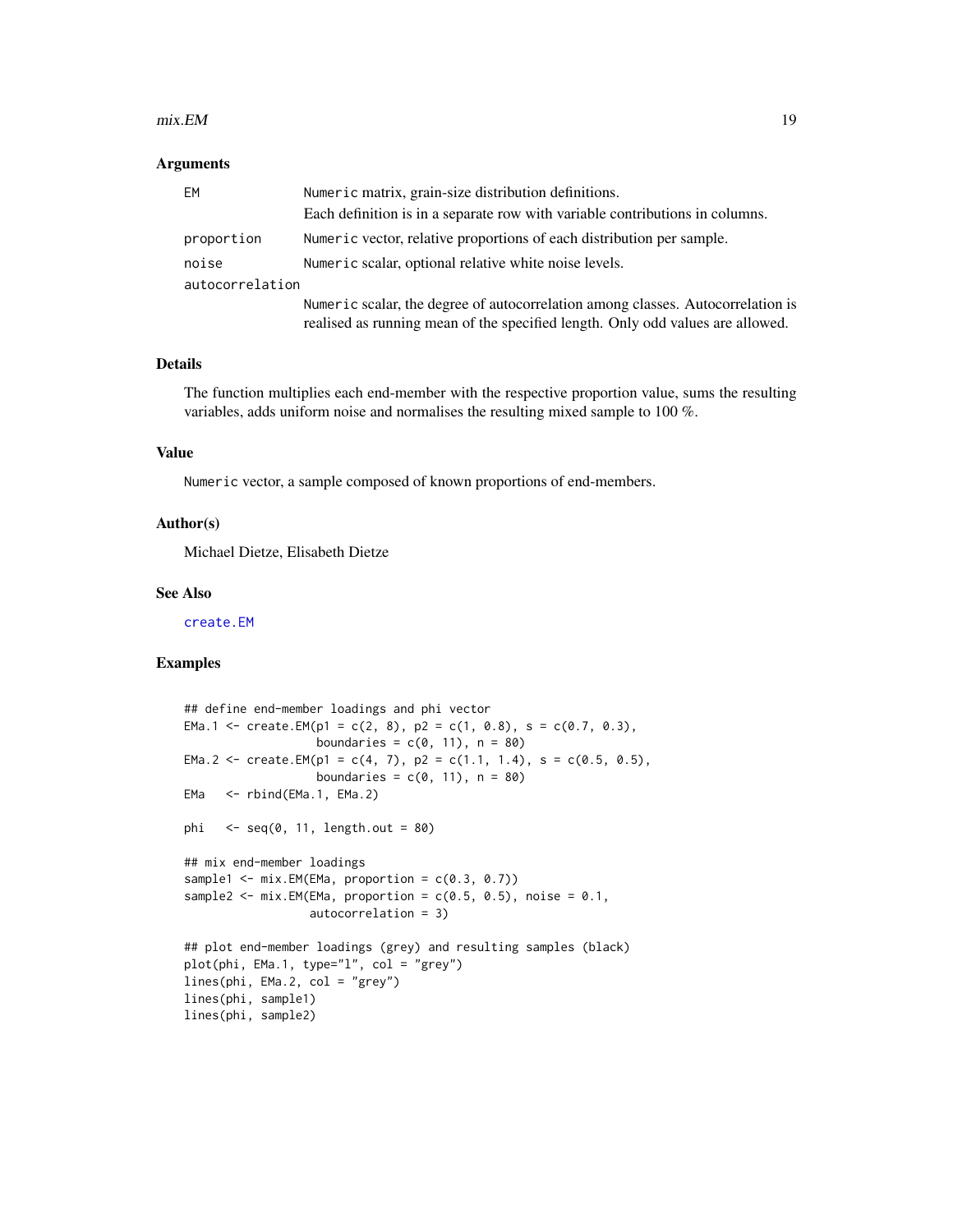<span id="page-19-1"></span><span id="page-19-0"></span>This function takes a definition of weight transformation limits and corresponding minimum and maximum numbers of end-members to model all end-member scenarios in accordance with these parameters. Based on the output the user can decide on robust end-members.

#### Usage

```
model.EM(X, q, 1, classunits, plot = TRUE, col.q = TRUE, bw, ...)
```
#### Arguments

| X            | Numeric matrix, input data set with m samples (rows) and n variables (columns).                                                                         |
|--------------|---------------------------------------------------------------------------------------------------------------------------------------------------------|
| q            | Numeric matrix, definitions of minimum and maximum number of end-members<br>$(cf. get.q())$ , required.                                                 |
| $\mathbf{1}$ | Numeric vector, weight transformation limit values, corresponding to the matrix<br>q, required.                                                         |
| classunits   | Numeric vector, optional class units (e.g. micrometers or phi-units) of the same<br>length as columns of X.                                             |
| plot         | Logical scalar, option to plot the results (cf. details for explanations), default is<br>TRUE.                                                          |
| col.q        | Logical scalar, option to colour end-member loadings by the number of end-<br>members which were used to create the model realisation, default is TRUE. |
| bw           | Numeric scalar, optional manual setting of the kde bandwidth. By default, bw<br>is calculated as 1 percent of the number of grain-size classes.         |
| $\cdots$     | Further arguments passed to the function.                                                                                                               |

# Details

The plot output is an overlay of several data. The coloured lines in the background are end-member loadings (number noted in the plot title), resulting from all possible model scenarios. If col.q == TRUE they are coloured according to the number of end-members with which the model was generated. This colour scheme allows to depict end-members that emerge for model realisations with specific number of end-members. The thick black line is a kernel density estimate curve, generated from the mode positions of all end-members. The kernel bandwidth is set to 1 percent of the number of grain-size classes of the input data set, which gave useful results for most of our test data sets. The cumulaitve dot-line-plot is a further visualisation of end-member mode positions. The function is a modified wrapper function for the function test.robustness().

#### Value

List object with all modelled end-members, each described by input parameters, mode position, quality measures and value distributions.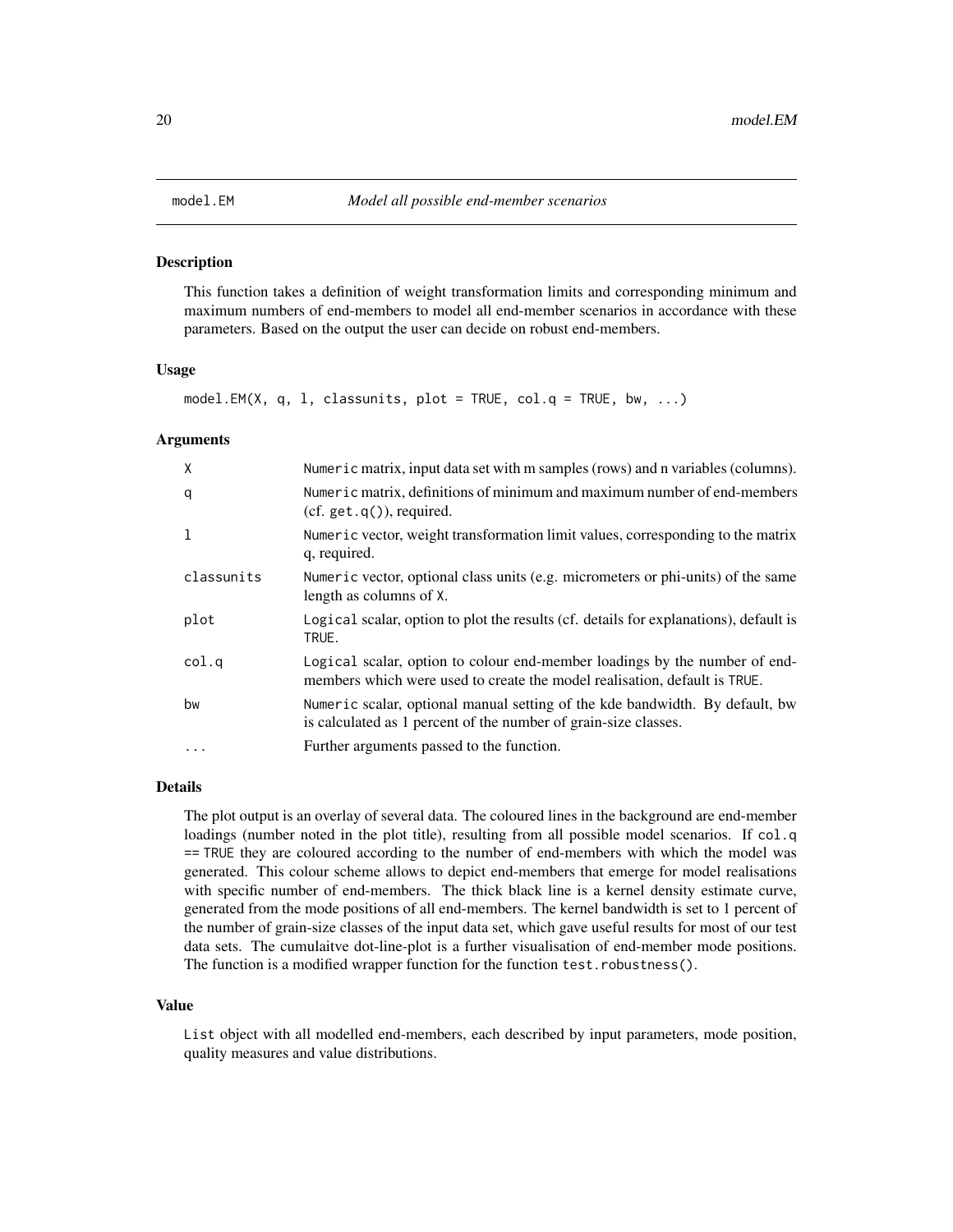#### <span id="page-20-0"></span>residual.EM 21

# Author(s)

Michael Dietze, Elisabeth Dietze

#### References

Dietze E, Hartmann K, Diekmann B, IJmker J, Lehmkuhl F, Opitz S, Stauch G, Wuennemann B, Borchers A. 2012. An end-member algorithm for deciphering modern detrital processes from lake sediments of Lake Donggi Cona, NE Tibetan Plateau, China. Sedimentary Geology 243-244: 169- 180.

# See Also

[EMMA](#page-6-1), [test.l.max](#page-29-1)

#### Examples

```
## load example data set
data(example_X)
## define input parameters
1 \leq -c(0, 0.05, 0.10)q \leftarrow \text{cbind}(c(2, 2, 3), c(5, 6, 4))## infer l-vector
em\_pot \leq m model.EM(X = X, q = q, 1 = 1)
```
residual.EM *Calculate a residual end-member loading.*

#### Description

This function calculates an optional residual end-member loading. It uses the modelled end-member loadings as input and evaluates the root of 1 minus the sum of all squared loadings. The residual end-member can be used to analyse the remaining variance, e.g. if not all (robust) EMs are included (cf. Dietze et al., 2012). Negative values are set to zero.

#### Usage

residual.EM(Vqn)

#### Arguments

Vqn Numeric matrix, m unscaled robust end-member loadings.

#### Value

Numeric vector, residual end-member loading.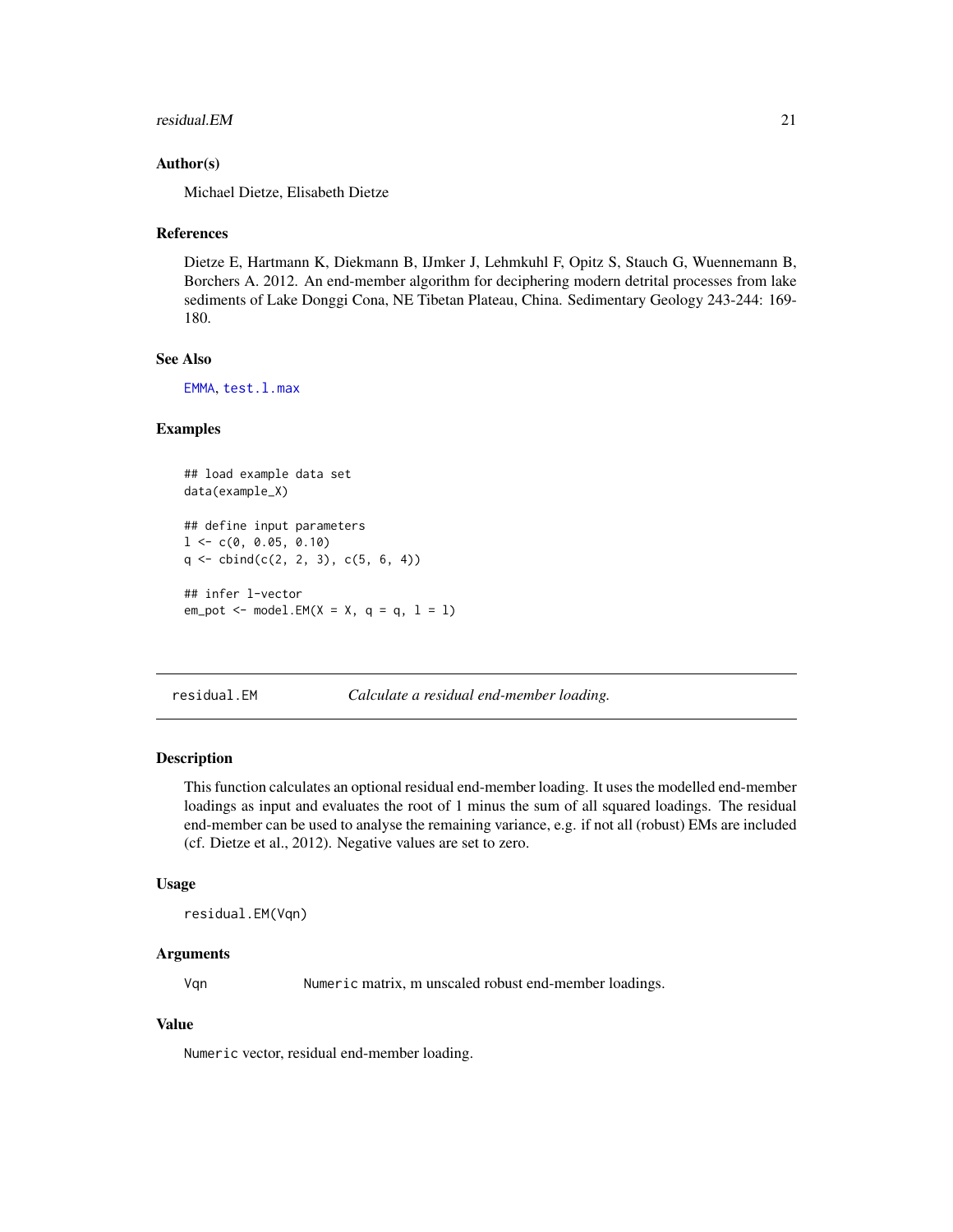#### <span id="page-21-0"></span>Author(s)

Michael Dietze, Elisabeth Dietze

#### References

Dietze E, Hartmann K, Diekmann B, IJmker J, Lehmkuhl F, Opitz S, Stauch G, Wuennemann B, Borchers A. 2012. An end-member algorithm for deciphering modern detrital processes from lake sediments of Lake Donggi Cona, NE Tibetan Plateau, China. Sedimentary Geology 243-244: 169- 180.

# See Also

[EMMA](#page-6-1), [robust.EM](#page-21-1)

#### Examples

```
## load example data
data(example_X)
data(example_EMrob)
## define mean robust end-member loadings
Vqn <- EMMA(X = X, q = 2, plot = TRUE)\loadings
## perform residual end-member loading calculation
Vqn.res <- residual.EM(Vqn)
## model EMMA with the residual end-member
E_{res} <- EMMA(X = X,q = 3,
              Vqn = rbind(Vqn, Vqn.res),
              plot = TRUE)
```
<span id="page-21-1"></span>

robust.EM *Extract robust end-members*

#### Description

This function takes a list object with potential end-member loadings and extracts those with modes in specified limits to describe them by mean and standard deviation and use these descriptions to propagate the uncertainties to end-member scores.

#### Usage

robust.EM( em, limits, classunits,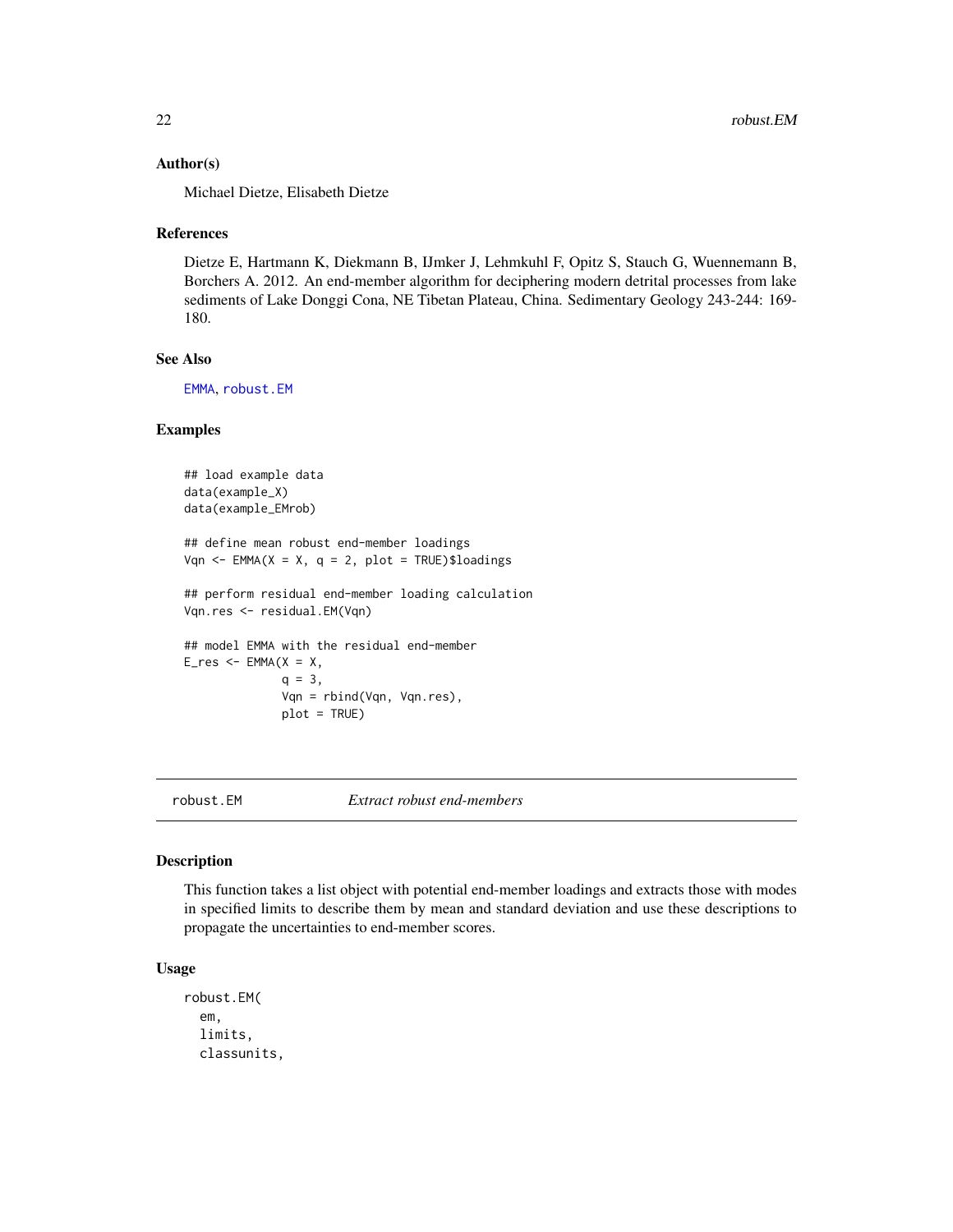#### $r_{\rm{c}}$  robust. EM 23

```
amount,
l,
mc_n,
type = "mean",
qt = c(0.25, 0.75),
cores = 1,plot = FALSE,
...
```
#### Arguments

)

| em         | List of class "EMMAgeo_empot", i.e. the outout of model.em() or test.robustness(),<br>containing potential end-members, both in unscaled and rescaled version as well<br>as further parameters.                                                                                                                               |
|------------|-------------------------------------------------------------------------------------------------------------------------------------------------------------------------------------------------------------------------------------------------------------------------------------------------------------------------------|
| limits     | Numeric matrix with two columns, defining the class limits for the robust end-<br>members to calculate. The first column defines the lower limits, the second<br>column the upper limits. End-members are organised in rows.                                                                                                  |
| classunits | Numeric vector, optional class units (e.g. micrometers or phi-units) of the same<br>length as columns of X.                                                                                                                                                                                                                   |
| amount     | Numeric matrix with two columns, defining the minimum and maximum amount<br>of the modal class for each end-member.                                                                                                                                                                                                           |
| 1          | Numeric scalar, weight transformation limit for modelling the average end-<br>member output.                                                                                                                                                                                                                                  |
| $mc_{n}$   | Numeric scalar, number of Monte Carlo simulations to estimate end-member<br>scores uncertainty. The default setting is ten times the product of number of<br>end-members and number of weight transformation limits. The latter is inherited<br>from model.em(). To disable modelling of scores uncertainty, set $mc_n = 0$ . |
| type       | Character scalar, type of oadings statistics. One out of "mean" and "median".<br>Default is "mean".                                                                                                                                                                                                                           |
| qt         | Numeric vector of length two, quantiles to describe end-member loadings. De-<br>fault is $c(0.25, 0.75)$ (i.e., the quartile range).                                                                                                                                                                                          |
| cores      | Numeric scalar, number of CPU cores to be used for calculations. Only useful<br>in multicore architectures. Default is 1 (single core).                                                                                                                                                                                       |
| plot       | Logical scalar, option for plot output. Default is FALSE.                                                                                                                                                                                                                                                                     |
| .          | Additional arguments passed to EMMA and plot.                                                                                                                                                                                                                                                                                 |
|            |                                                                                                                                                                                                                                                                                                                               |

# Details

The function is used to extract potential end-member loadings based on their mode positions and, optionally the height of the mode class, and use them to infer mean and stanard deviation of all end-members that match the group criteria defined by limits. These information are then used to model the uncertainty of the corresponding end-member scores. The function uses input from two preceeding approaches. In a compact protocol model. em delivers these data in a predefined way. In the extended protocol test.robustness does this.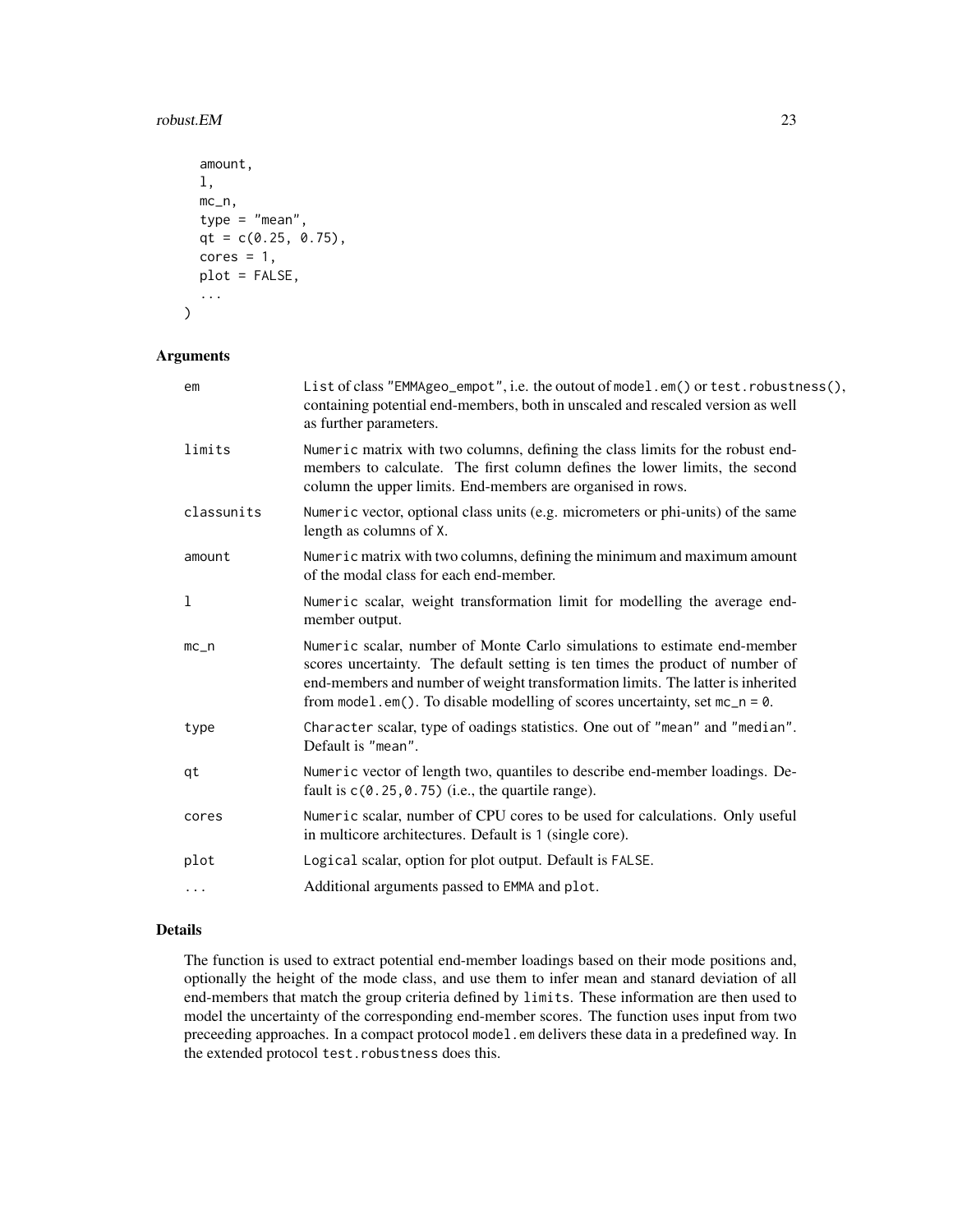<span id="page-23-0"></span>List with statistic descriptions of end-member loadings and scores.

#### Author(s)

Michael Dietze, Elisabeth Dietze

# See Also

[robust.loadings](#page-24-1), [robust.scores](#page-25-1)

# Examples

```
## Not run:
## load example data set
data(example_X)
## get weight transformation limit vector
1 \leftarrow get.1(X = X)## get minimum and maximum number of end-members
q \leftarrow get.q(X = X, 1 = 1)## get all potential model scenarios
EM_pot \leq model.EM(X = X, q = q, plot = TRUE)
## define end-member mode class limits
limits <- cbind(c(61, 74, 95, 102),
                c(64, 76, 100, 105))
## get robust end-members in the default way, with plot output
rem <- robust.EM(em = EM_pot,
                 limits = limits,
                 plot = TRUE)
## get robust end-members by only modelling uncertainty in loadings
robust_EM <- robust.EM(em = EM_pot,
                       limits = limits,
                       plot = TRUE)
```
## End(Not run)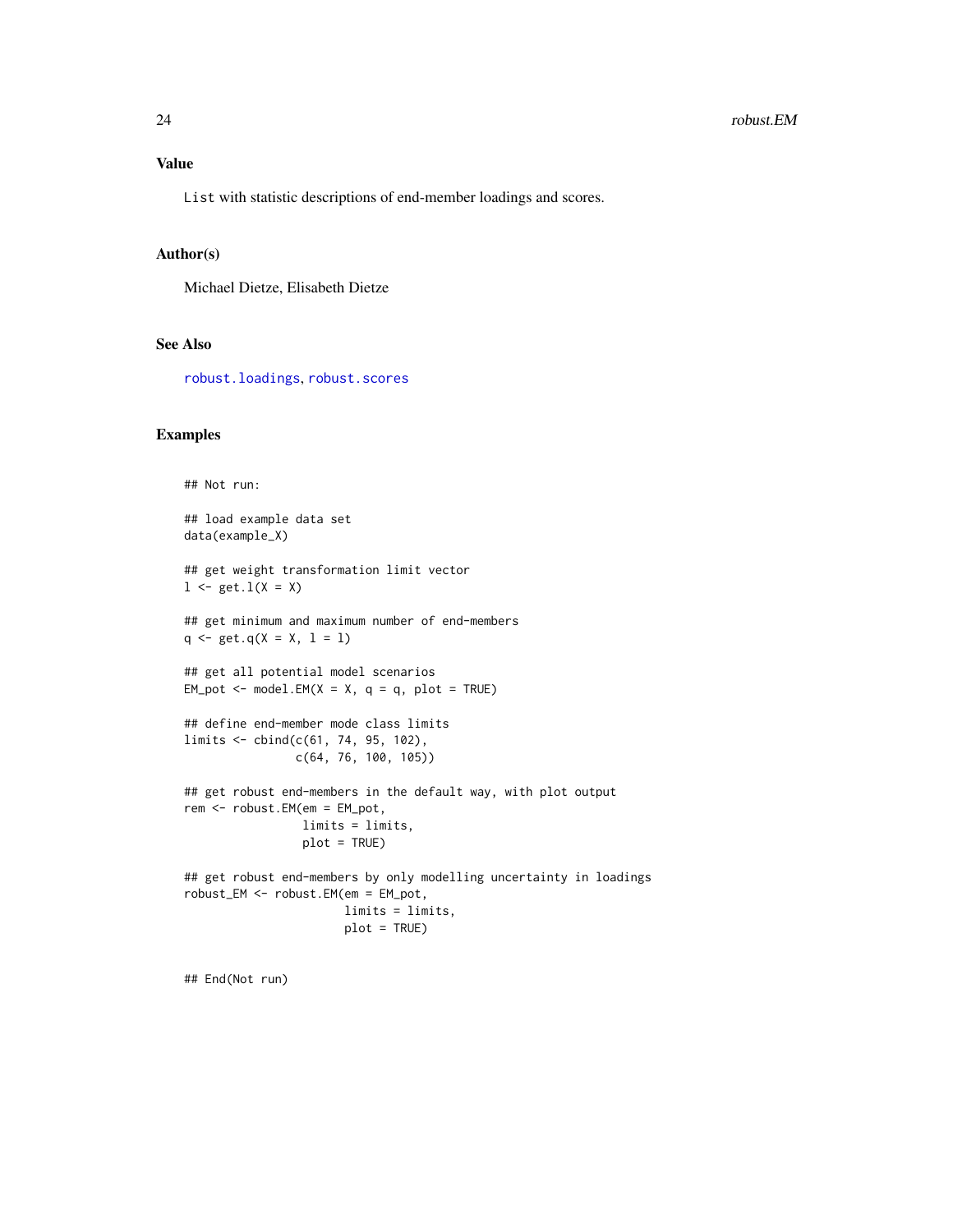<span id="page-24-1"></span><span id="page-24-0"></span>This function takes a list object with potential end-member loadings and extracts those with modes in specified limits to describe them by mean and standard deviation.

# Usage

```
robust.loadings(
  em,
  limits,
 classunits,
  amount,
 type = "mean",
 qt = c(0.25, 0.75),
 plot = FALSE,
  ...
)
```
# Arguments

| em         | List of class "EMMAgeo_empot", i.e. the outout of model.EM() or test.robustness(),<br>containing potential end-members, both in unscaled and rescaled version as well<br>as further parameters.                              |
|------------|------------------------------------------------------------------------------------------------------------------------------------------------------------------------------------------------------------------------------|
| limits     | Numeric matrix with two columns, defining the class limits for the robust end-<br>members to calculate. The first column defines the lower limits, the second<br>column the upper limits. End-members are organised in rows. |
| classunits | Numeric vector, optional class units (e.g. micrometers or phi-units) of the same<br>length as the number of (grain-size) classes per sample.                                                                                 |
| amount     | Numeric matrix with two columns, defining the minimum and maximum amount<br>of the modal class for each end-member.                                                                                                          |
| type       | Character scalar, type of statistics. One out of "mean" and "median". Default<br>is "mean".                                                                                                                                  |
| qt         | Numeric vector of length two, quantiles to describe end-member loadings De-<br>fault is $c(0.25, 0.75)$ (i.e., the quartile range).                                                                                          |
| plot       | Logical scalar, option to enable plot output. Default is FALSE.                                                                                                                                                              |
| $\cdots$   | Additional arguments passed to EMMA and plot.                                                                                                                                                                                |
|            |                                                                                                                                                                                                                              |

# Value

List with statistic descriptions of unscaled and scaled end-member loadings.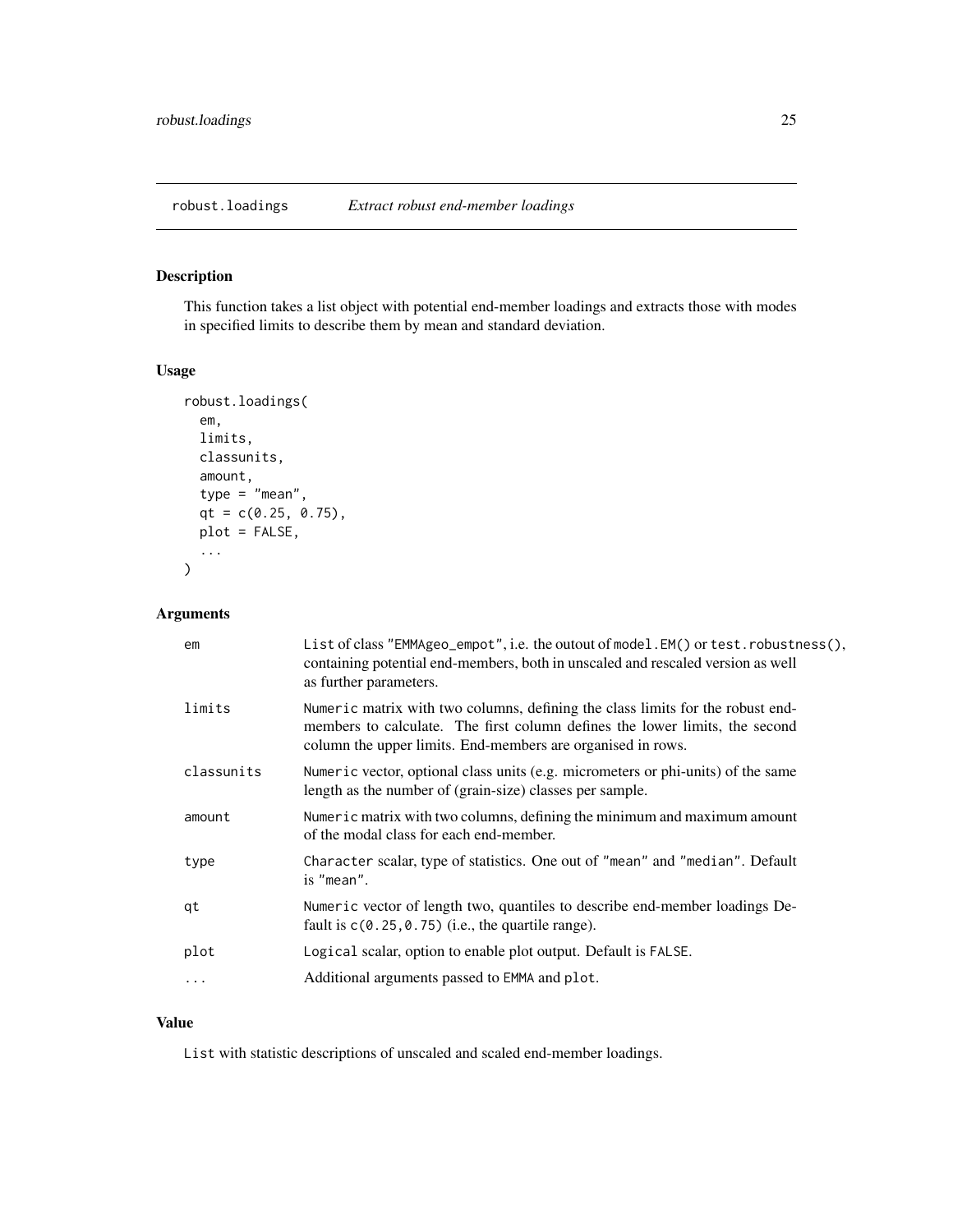# <span id="page-25-0"></span>Author(s)

Michael Dietze, Elisabeth Dietze

#### See Also

[robust.EM](#page-21-1), [robust.scores](#page-25-1)

# Examples

## load example data set, potential end-members, output of model.EM() data(example\_EMpot) ## define limits for robust end-members limits <- cbind(c(61, 74, 95, 102), c(64, 76, 100, 105)) ## get robust end-member loadings with plot output robust\_loadings <- robust.loadings(em = EMpot, limits = limits, plot = TRUE)

<span id="page-25-1"></span>robust.scores *Extract robust end-member scores.*

#### Description

This function takes a list object with statistics of end-member loadings and propagates these uncertainties to end-member scores using Monte Carlo methods.

# Usage

robust.scores(loadings, l, mc\_n, cores = 1, plot = FALSE, ...)

# Arguments

| loadings  | List of class "EMMAgeo_robload", i.e. the outout of robust. loadings(), con-<br>taining statistic descriptions of robust end-member loadings.                                                                                                                                                                                 |
|-----------|-------------------------------------------------------------------------------------------------------------------------------------------------------------------------------------------------------------------------------------------------------------------------------------------------------------------------------|
|           | Numeric scalar, weight transformation limit to use for modelling the average<br>end-member output. Can be output of $get.l. opt()$ . If omitted, it is set to $0$ .                                                                                                                                                           |
| $mc_{-}n$ | Numeric scalar, number of Monte Carlo simulations to estimate end-member<br>scores uncertainty. The default setting is ten times the product of number of<br>end-members and number of weight transformation limits. The latter is inherited<br>from model.em(). To disable modelling of scores uncertainty, set $mc_n = 0$ . |
| cores     | Numeric scalar, number of CPU cores to be used for calculations. Only useful<br>in multicore architectures. Default is 1 (single core).                                                                                                                                                                                       |
| plot      | Logical scalar, option for plot output. Default is FALSE.                                                                                                                                                                                                                                                                     |
| .         | Additional arguments passed to EMMA and plot.                                                                                                                                                                                                                                                                                 |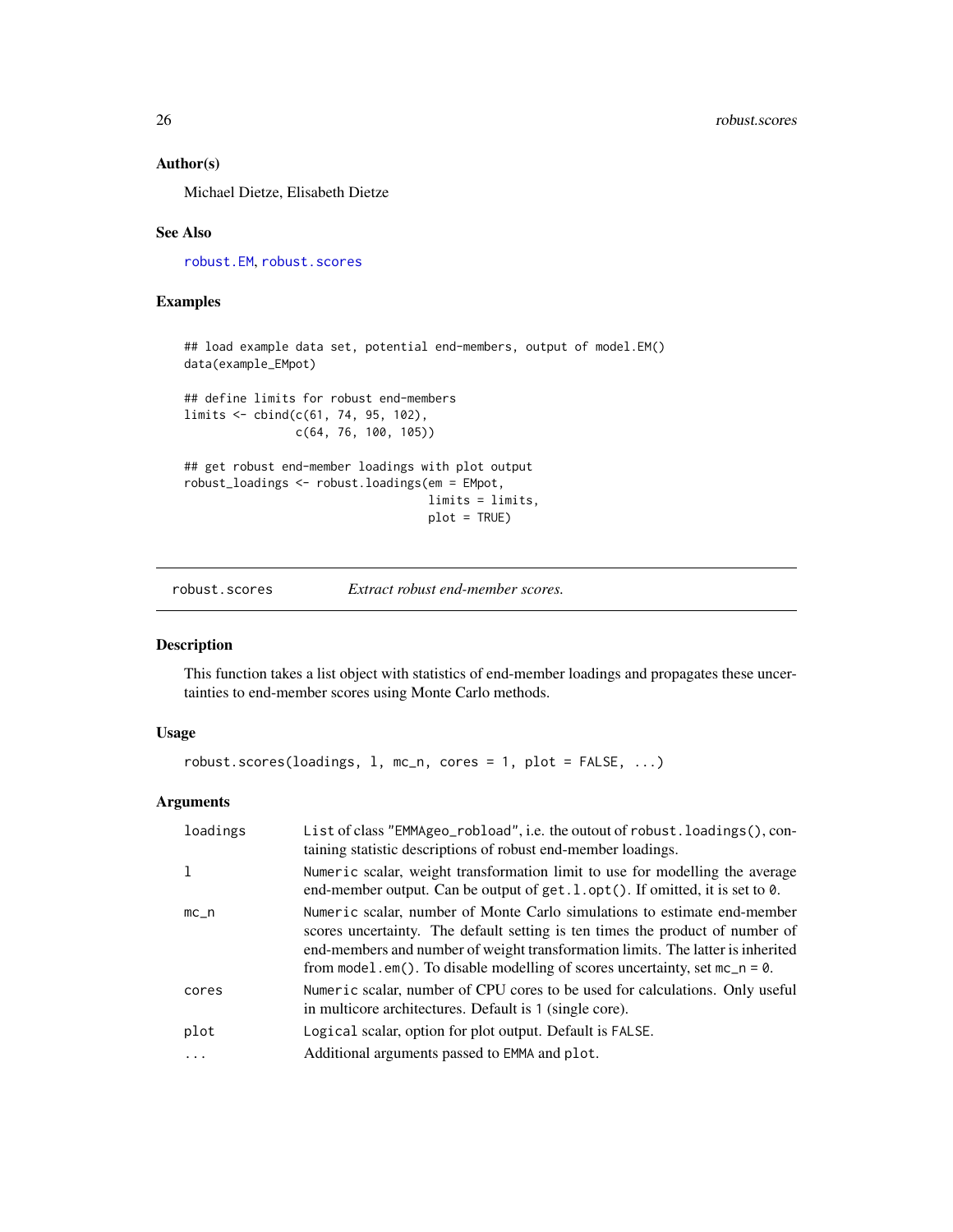#### <span id="page-26-0"></span>test.factors 27

# Value

List with statistic descriptions of robust end-member scores.

#### Author(s)

Michael Dietze, Elisabeth Dietze

#### See Also

[robust.EM](#page-21-1), [robust.loadings](#page-24-1)

# Examples

```
## load example data set, potential end-members, output of model.EM()
data(example_EMpot)
## define limits for robust end-members
limits <- cbind(c(61, 74, 95, 102),
               c(64, 76, 100, 105))
## get robust end-member loadings
robust_loadings <- robust.loadings(em = EMpot, limits = limits)
## model end-member scores uncertainties with minimum Monte Carlo runs
robust_scores <- robust.scores(loadings = robust_loadings,
                               mc_n = 5,
                               plot = TRUE)
```

```
test.factors Calculate the initial cumulative explained variance of factors.
```
# Description

This function performs eigenspace decomposition using the weight-transformed matrix W to determine the explained variance with increasing number of factors. Depending on the number of provided weight transformation limits (l) a vector or a matrix is returned.

#### Usage

```
test.factors(X, 1, c, r.min = 0.95, plot = FALSE, legend, ...)
```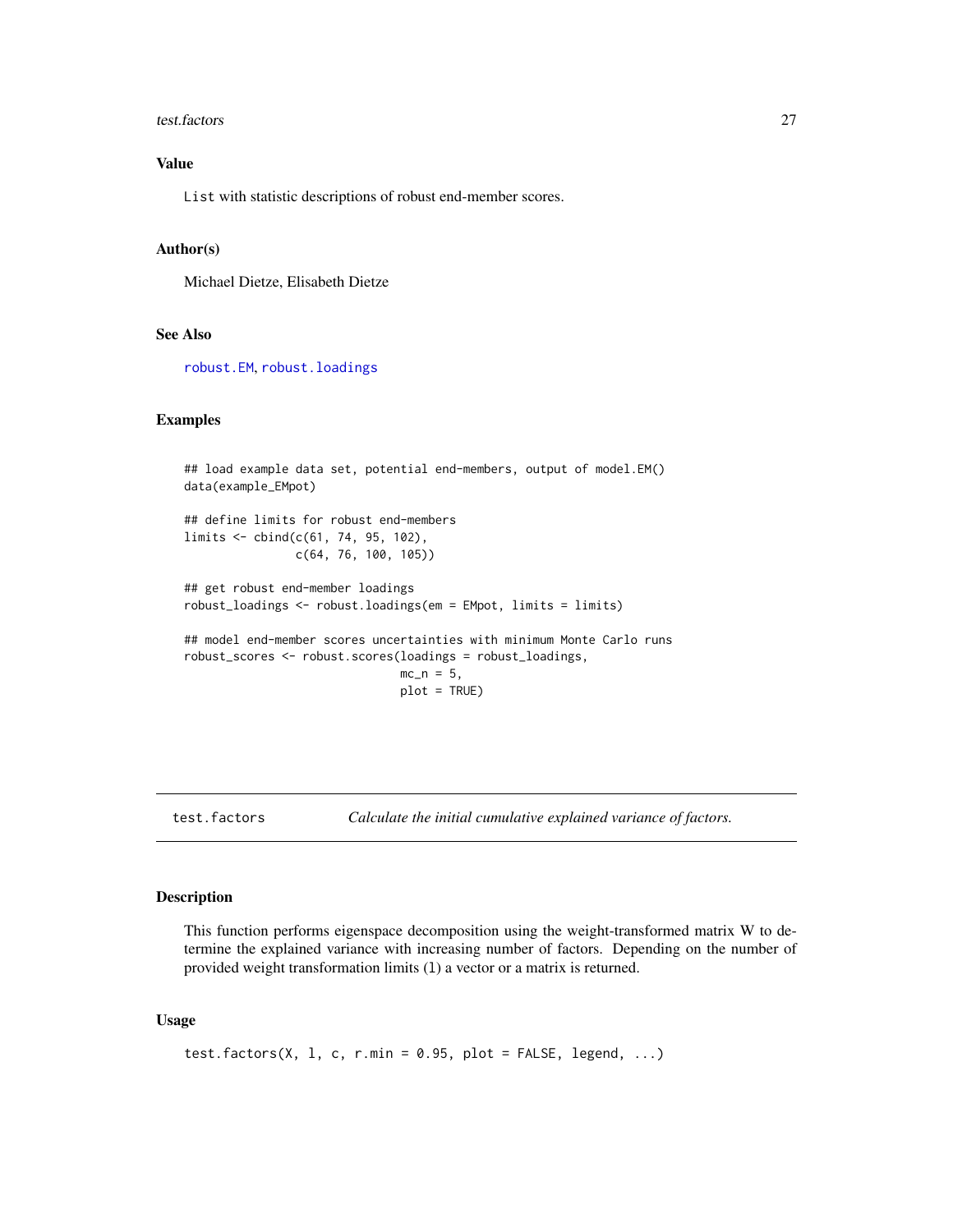#### <span id="page-27-0"></span>Arguments

| $\mathsf{X}$ | Numeric matrix, input data set with m samples (rows) and n variables (columns).                                         |
|--------------|-------------------------------------------------------------------------------------------------------------------------|
| -1           | Numeric vector, weight tranformation limits, <i>i.e.</i> quantiles; default is 0.                                       |
| C            | Numeric scalar, constant sum scaling parameter, e.g. 1, 100, 1000; default is<br>100.                                   |
| r.min        | Numeric scalar, minimum value of explained variance to be reached by the end-<br>members included, default is 0.95.     |
| plot         | Logical scalar, optional graphical output of the results, default is FALSE.                                             |
| legend       | Character scalar, specify legend position (cf. legend). If omitted, no legend<br>will be plotted, default is no legend. |
| $\ddotsc$    | Additional arguments passed to the plot function. Use colour instead of col to<br>create different colours.             |

# Details

The results may be used to define a minimum number of end-members for subsequent modelling steps, e.g. by using the Kaiser criterion, which demands a minimum number of eigenvalues to reach a squared R of 0.95.

### Value

List with objects

|       | Vector or matrix of cumulative explained variance. |
|-------|----------------------------------------------------|
| q.min | Vector with number of factors that passed r.min.   |

# Author(s)

Michael Dietze, Elisabeth Dietze

# References

Dietze E, Hartmann K, Diekmann B, IJmker J, Lehmkuhl F, Opitz S, Stauch G, Wuennemann B, Borchers A. 2012. An end-member algorithm for deciphering modern detrital processes from lake sediments of Lake Donggi Cona, NE Tibetan Plateau, China. Sedimentary Geology 243-244: 169- 180.

```
## load example data set
data(example_X)
## create sequence of weight transformation limits
1 \leq -\text{seq}(\text{from} = 0, \text{ to } = 0.2, 0.02)## perform the test and show q.min
L \le test.factors(X = X, 1 = 1, c = 100, plot = TRUE)
```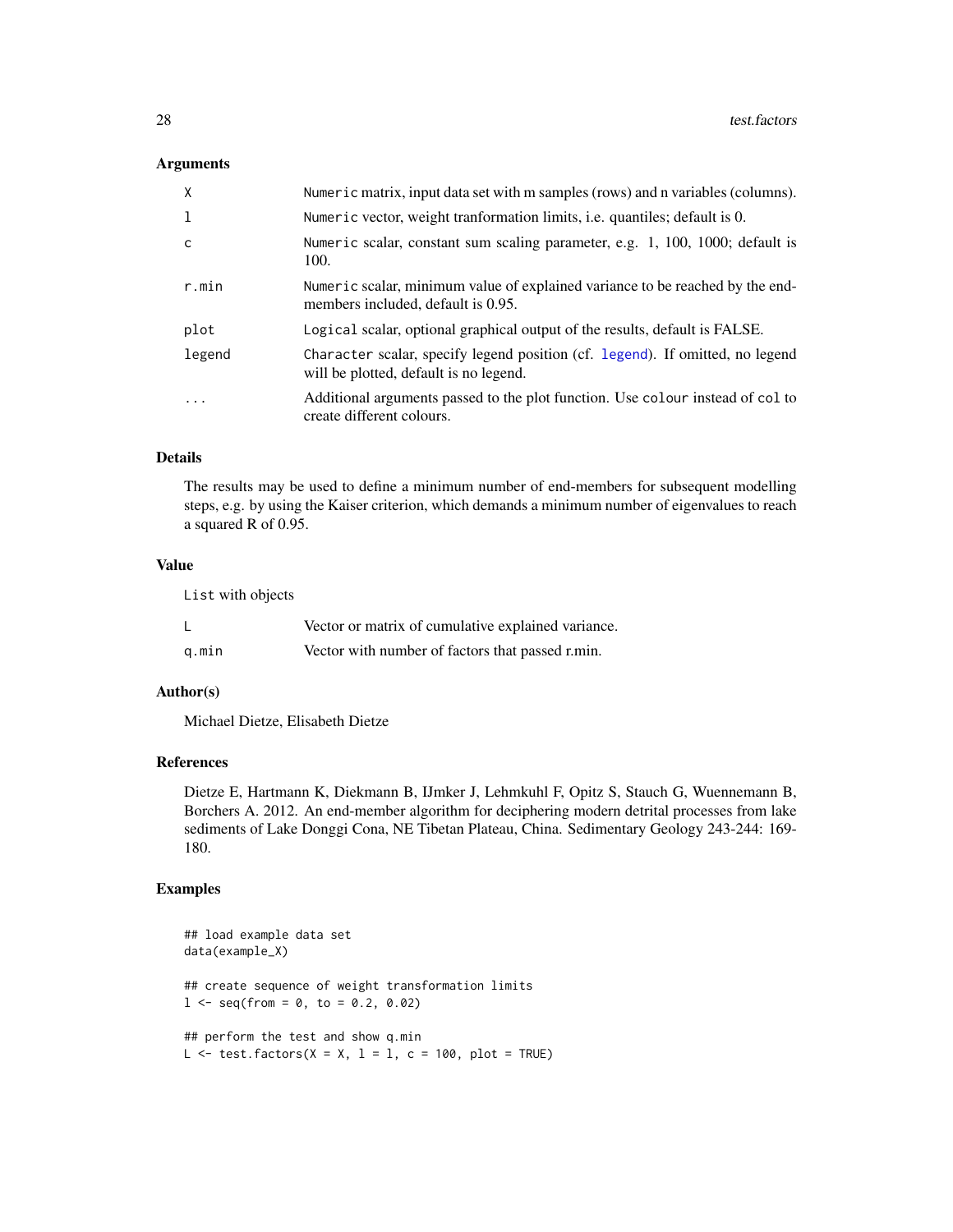<span id="page-28-0"></span>test.l 29

```
L$q.min
## a visualisation with more plot parameters
L \le test.factors(X = X, 1 = 1, c = 100, plot = TRUE,
                  ylim = c(0.5, 1), xlim = c(1, 7),legend = "bottomright", cex = 0.7)
## another visualisation, a close-up
plot(1:7, L$L[1,1:7], type = "l",
     xlab = "q", ylab = "Explained variance")
for(i in 2:7) {lines(1:7, L$L[i,1:7], col = i)}
```
<span id="page-28-1"></span>test.l *Test a vector of weight transformation limits for mximum value.*

# Description

This function performs the weight transformation of the data matrix after Klovan & Imbrie (1971) and performs EMMA() with different weight limits to check if valied results are yielded. It returns the maximum value for which the transformation remains stable.

#### Usage

test.l(X, l, ...)

# Arguments

| X        | Numeric matrix, input data set with m samples (rows) and n variables (columns).  |
|----------|----------------------------------------------------------------------------------|
|          | Numeric vector, weight transformation limit, <i>i.e.</i> quantile; default is 0. |
| $\cdots$ | Further arguments passed to the function.                                        |

# Value

List with objects

| step  | Numeric scalar with position of the last valid value. |
|-------|-------------------------------------------------------|
| 1.max | Numeric scalar with last valid value of 1.            |

# Author(s)

Michael Dietze, Elisabeth Dietze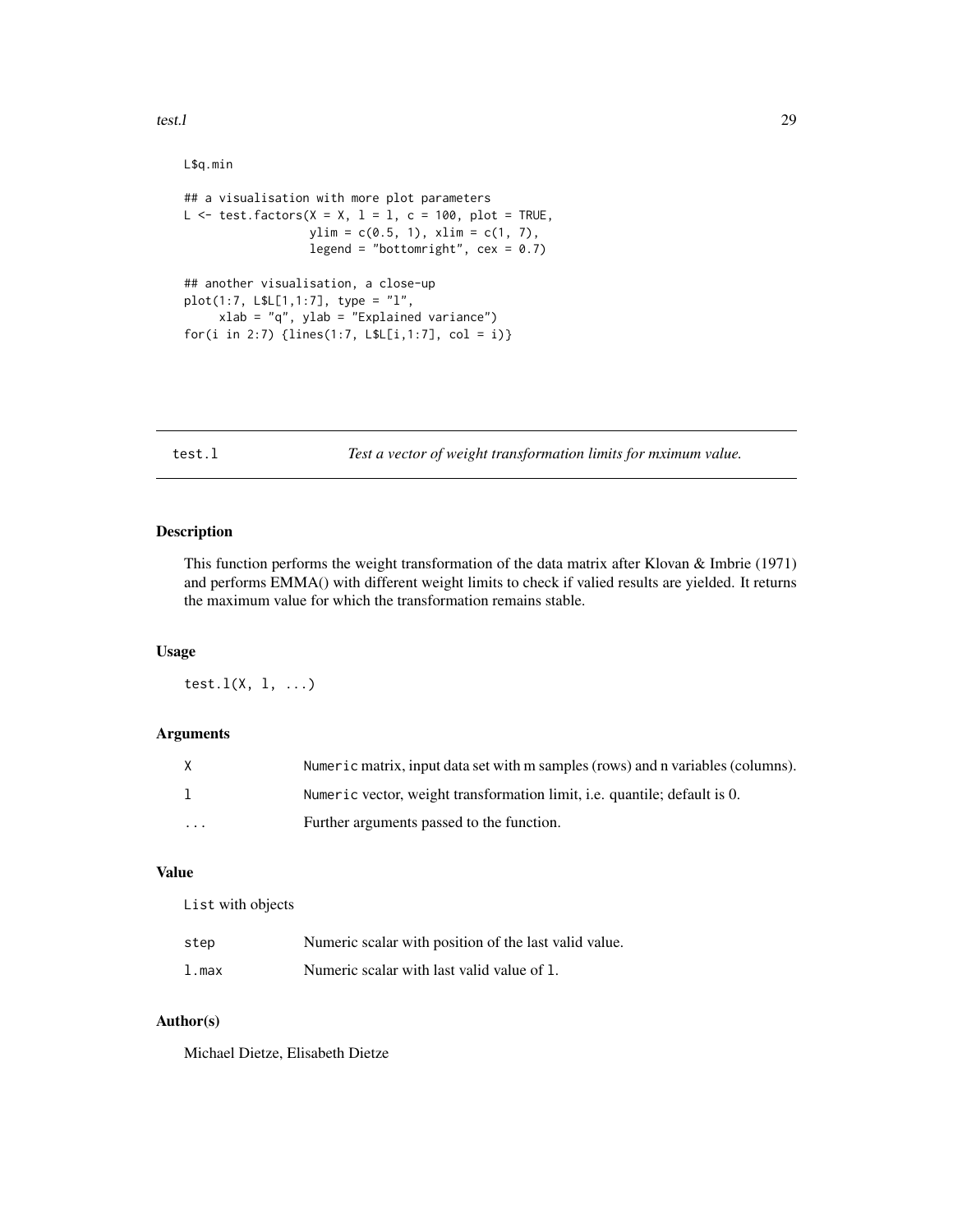#### <span id="page-29-0"></span>References

Dietze E, Hartmann K, Diekmann B, IJmker J, Lehmkuhl F, Opitz S, Stauch G, Wuennemann B, Borchers A. 2012. An end-member algorithm for deciphering modern detrital processes from lake sediments of Lake Donggi Cona, NE Tibetan Plateau, China. Sedimentary Geology 243-244: 169- 180.

Klovan JE, Imbrie J. 1971. An Algorithm and FORTRAN-IV Program for Large-Scale Q-Mode Factor Analysis and Calculation of Factor Scores. Mathematical Geology 3: 61-77.

#### See Also

[EMMA](#page-6-1), [check.data](#page-2-1), [test.parameters](#page-30-1)

#### Examples

```
## load example data set
data(example_X)
test \le test. l(X = X, l = seq(from = 0, to = 0.6, by = 0.1))
```
<span id="page-29-1"></span>

|  | test.l.max |  |
|--|------------|--|
|--|------------|--|

| test.l.max | Find maximum possible wight transformation value. |  |  |  |  |
|------------|---------------------------------------------------|--|--|--|--|
|------------|---------------------------------------------------|--|--|--|--|

#### Description

This function approximates the highest possible value for l in a nested loop. It uses test.l and does not need any further parameters. It starts with l between zero and 0.5 and iteratively approximates the last possible vlaues for which the weight-transformed matrix of the input data still allows eigenspace extraction.

#### Usage

test.l.max(X,  $n = 10, ...$ )

#### Arguments

| X        | Numeric matrix, input data set with m samples (rows) and n variables (columns). |
|----------|---------------------------------------------------------------------------------|
| n        | Numeric scalar, number of loop runs and values per loop.                        |
| $\cdots$ | Further arguments passed to the function.                                       |

#### Value

Numeric scalar, maximal possible l value.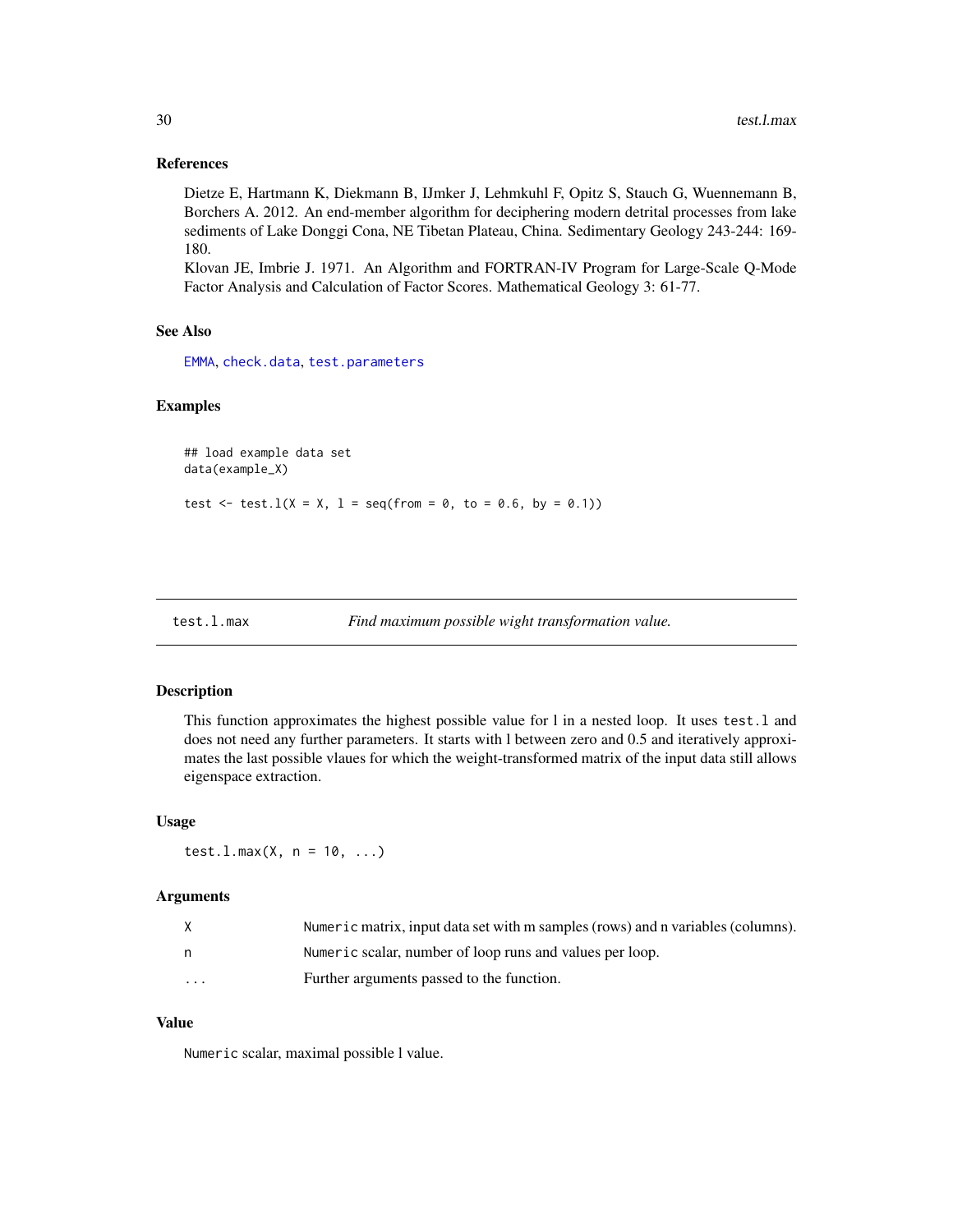```
test.parameters 31
```
#### Author(s)

Michael Dietze, Elisabeth Dietze

#### References

Dietze E, Hartmann K, Diekmann B, IJmker J, Lehmkuhl F, Opitz S, Stauch G, Wuennemann B, Borchers A. 2012. An end-member algorithm for deciphering modern detrital processes from lake sediments of Lake Donggi Cona, NE Tibetan Plateau, China. Sedimentary Geology 243-244: 169- 180.

Klovan JE, Imbrie J. 1971. An Algorithm and FORTRAN-IV Program for Large-Scale Q-Mode Factor Analysis and Calculation of Factor Scores. Mathematical Geology 3: 61-77.

#### See Also

[EMMA](#page-6-1), [test.l](#page-28-1)

# Examples

```
## load example data set
data(example_X)
## create weight transformation limits vector
1 \leq - seq(from = 0, to = 0.6, by = 0.02)
## test l.max
l.max \leftarrow test.l.max(X = X)
```
<span id="page-30-1"></span>test.parameters *Evaluate influence of model parameters.*

#### Description

All possible combinations of number of end-members and weight transformation limits are used to perform EMMA and evaluate the absolute and relative measures of individual model performance.

#### Usage

```
test.parameters(
  X,
 q,
 1 = 0,
 c = 100,
  rotation = "Varimax",
 plot = FALSE,
```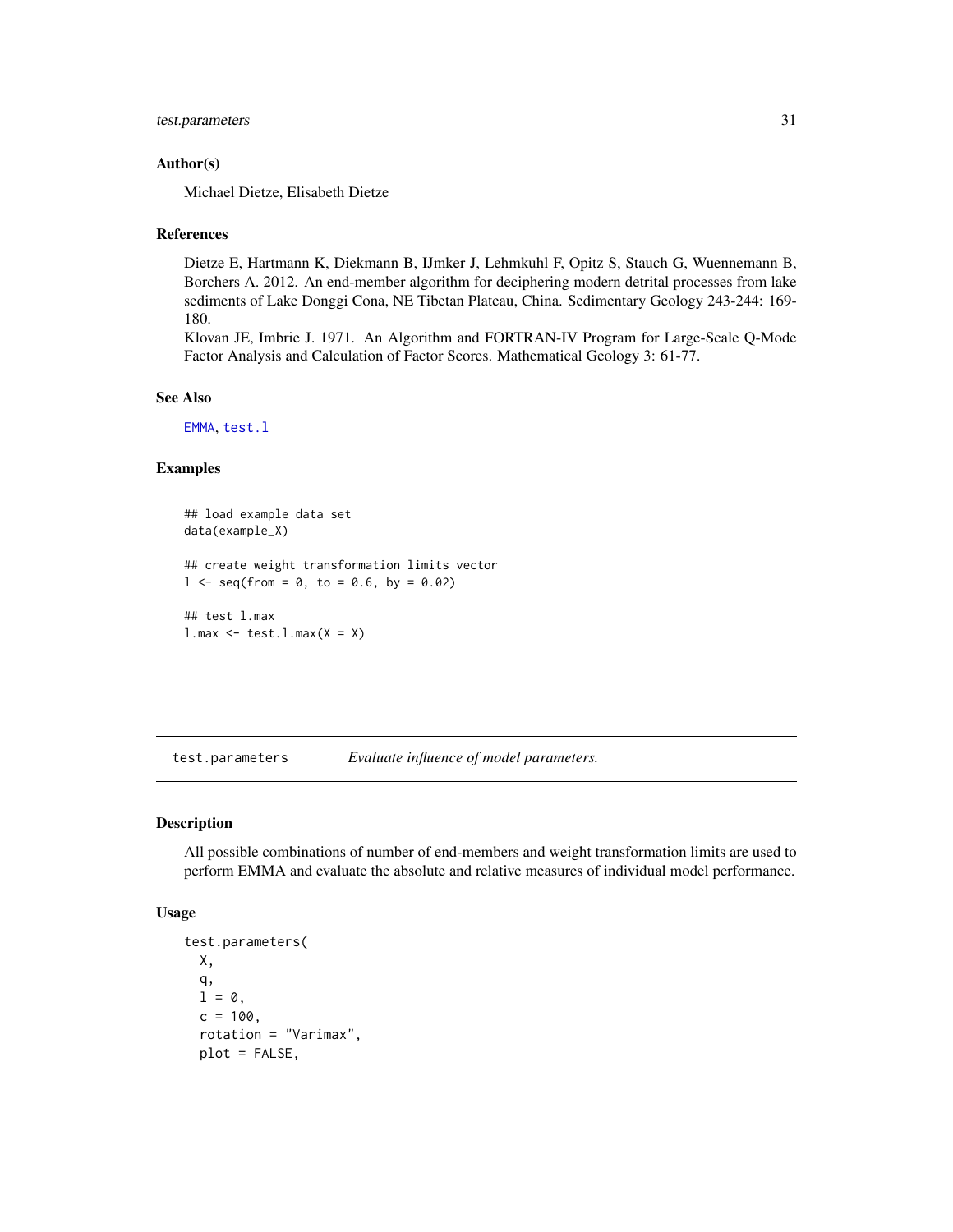```
legend,
  multicore = FALSE,
  ...
\lambda
```
#### Arguments

| X            | Numeric matrix, input data set with m samples (rows) and n variables (columns).                                                                                                                                                    |
|--------------|------------------------------------------------------------------------------------------------------------------------------------------------------------------------------------------------------------------------------------|
| q            | Numeric vector, numbers of end-members to be modelled, e.g., 2:10.                                                                                                                                                                 |
| 1            | Numeric vector specifying the weight tranformation limit, <i>i.e.</i> quantile; default<br>is $0$ .                                                                                                                                |
| $\mathsf{C}$ | Numeric scalar specifying the constant sum scaling parameter, e.g., 1, 100,<br>$1000$ ; default is 0.                                                                                                                              |
| rotation     | Character scalar, rotation type, default is "Varimax".                                                                                                                                                                             |
| plot         | Character scalar, optional graphical output of the results as keyword (see de-<br>tails). All plots except "ol" are colour-coded bitmaps of q, 1 and the specified<br>test parameter and line-plots the specified parameter vs. q. |
| legend       | Character scalar, specifying legend position (cf. legend). If omitted, no legend<br>will be plotted, default is no legend.                                                                                                         |
| multicore    | Logical scalar, optionally ditribute calculations to all available cores of the<br>computer, default is TRUE.                                                                                                                      |
| $\ddots$     | Additional arguments passed to the plot function (see details).                                                                                                                                                                    |

# Details

The mean total explained variance mRt may be used to define a maximum number of meaningful end-members for subsequent modelling, e.g. as the number of end-members, which reaches the first local mRt maximum.

Overlapping is defined as one end-member having its mode within the "area" of any other endmember, which is genetically not explainable.

Keywords to specify, which tested parameter will be plotted: "mEm" (mean absolute row-wise error), "mEn" (mean absolute column-wise error), "mRm" (mean relative row-wise error), "mRn" (mean relative column-wise error), "mRt" (mean relative total error) and "ol" (number of overlapping end-members).

Since the function returns two plots (except for option "ol"), additional graphical parameters must be specified as vector with the first element for the first plot and the second element for the second plot. If graphical parameters are natively vectors (e.g. a sequence of colours), they must be specified as matrices with each vector as a row. A legend can only be added to the second plot. Colours only apply to the second plot as well. If colours are specified, colour should be used instead of col. See example section for further advice.

#### Value

List with result objects

| mEm | Absolute row-wise model error. |
|-----|--------------------------------|
|     |                                |

mEn Absolute column-wise model error.

<span id="page-31-0"></span>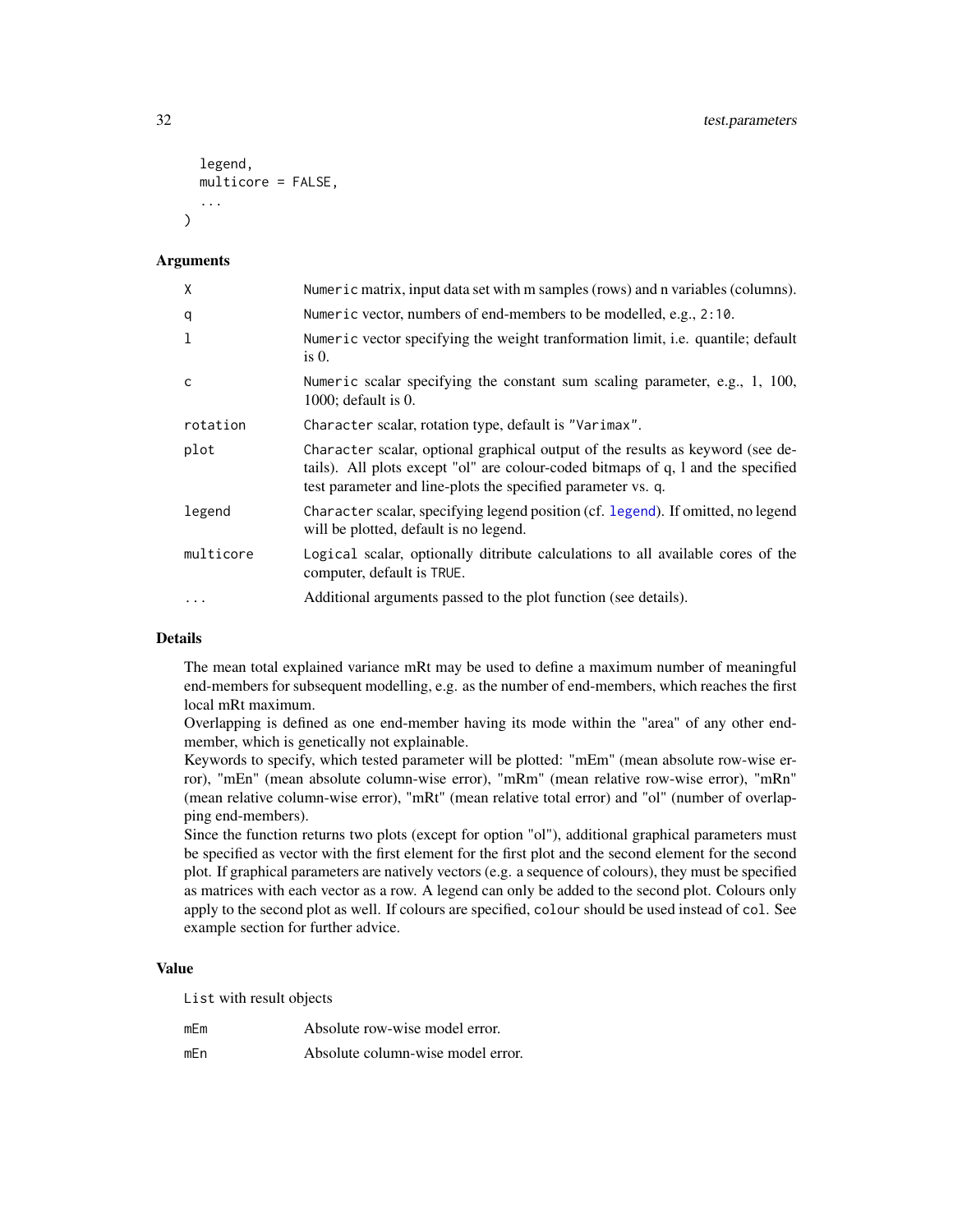# <span id="page-32-0"></span>test.parameters 33

| mRm   | Mean row-wise explained variance.          |
|-------|--------------------------------------------|
| mRn   | Mean column-wise explained variance.       |
| mRt   | Mean total explained variance.             |
| οl    | Number of overlapping end-member loadings. |
| q.max | Maximum number of meaningful end-members.  |

# Author(s)

Michael Dietze, Elisabeth Dietze

# References

Dietze E, Hartmann K, Diekmann B, IJmker J, Lehmkuhl F, Opitz S, Stauch G, Wuennemann B, Borchers A. 2012. An end-member algorithm for deciphering modern detrital processes from lake sediments of Lake Donggi Cona, NE Tibetan Plateau, China. Sedimentary Geology 243-244: 169- 180.

#### See Also

[EMMA](#page-6-1)

#### Examples

```
## load example data set
data(example_X)
## truncate the data set for faster computation
X.trunc <- X[1:20,]
## define test parameters
q <- 2:8 # number of end-members
1 \le - seq(from = 0, to = 0.3, by = 0.1)
## test parameter influence and plot mean total explained variance
TP \le test.parameters(X = X.trunc, q = q, 1 = 1, plot = "mRt",
                      legend = "bottomright", cex = 0.7,
                      multicore = FALSE,
                      colour = rgb((1:7) / 7, 0.9, 0.2, 1))
```
## show maximum number of end-members TP\$q.max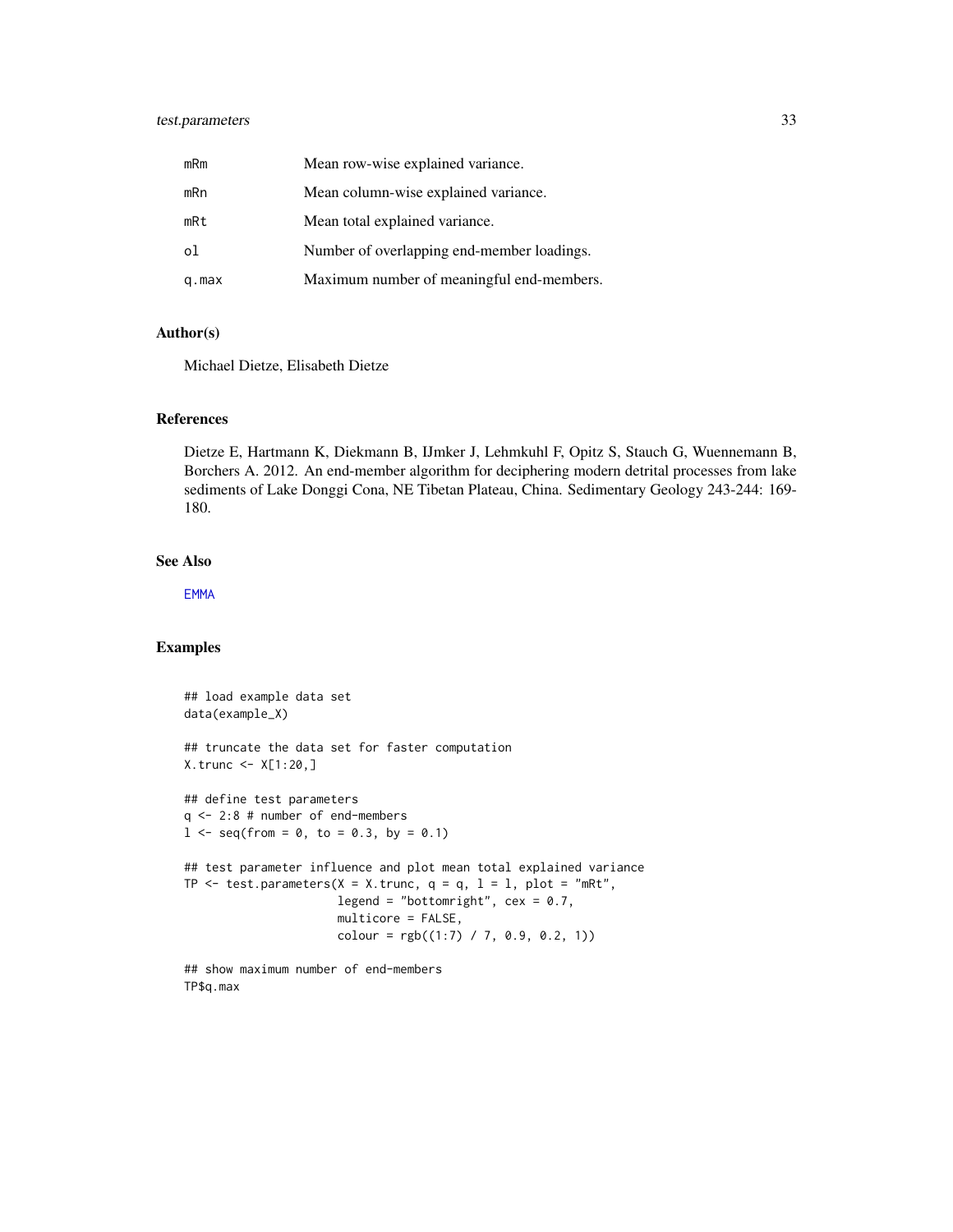<span id="page-33-1"></span><span id="page-33-0"></span>test.robustness *Test model robustness.*

# Description

This function takes a definition of weight transformation limits and corresponding minimum and maximum numbers of end-members to model all end-member scenarios in accordance with these parameters. Based on the output the user can decide on robust end-members.

# Usage

```
test.robustness(
 X,
 q,
 l,
 P,
 c,
 classunits,
 ID,
 rotation = "Varimax",
 ol.rej,
 mRt.rej,
 plot = FALSE,
  ...
)
```
# Arguments

| X            | Numeric matrix with m samples (rows) and n variables (columns).                                                                                                                                            |
|--------------|------------------------------------------------------------------------------------------------------------------------------------------------------------------------------------------------------------|
| q            | Numeric vector with number of end-members to be modelled.                                                                                                                                                  |
| 1            | Numeric vector specifying the weight tranformation limits, i.e. quantiles; de-<br>fault is 0.                                                                                                              |
| P            | Numeric matrix, optional alternative input parameters for q and l, either of the<br>form m:3 with m variations in the columns q.min, q.max, l or of the form m:2<br>with m variations in the columns q, l. |
| $\mathsf{C}$ | Numeric scalar specifying the constant sum scaling parameter, e.g. 1, 100, 1000;<br>default is 100.                                                                                                        |
| classunits   | Numeric vector, optional class units (e.g. phi classes or micrometers) of the<br>same length as columns of X.                                                                                              |
| ID           | Numeric or character vector, optional sample IDs of the same length as columns<br>of X.                                                                                                                    |
| rotation     | Character scalar, rotation type, default is "Varimax" (cf. Dietze et al., 2012).<br>One out of the rotations provided in GPArotation is possible (cf. rotations).                                          |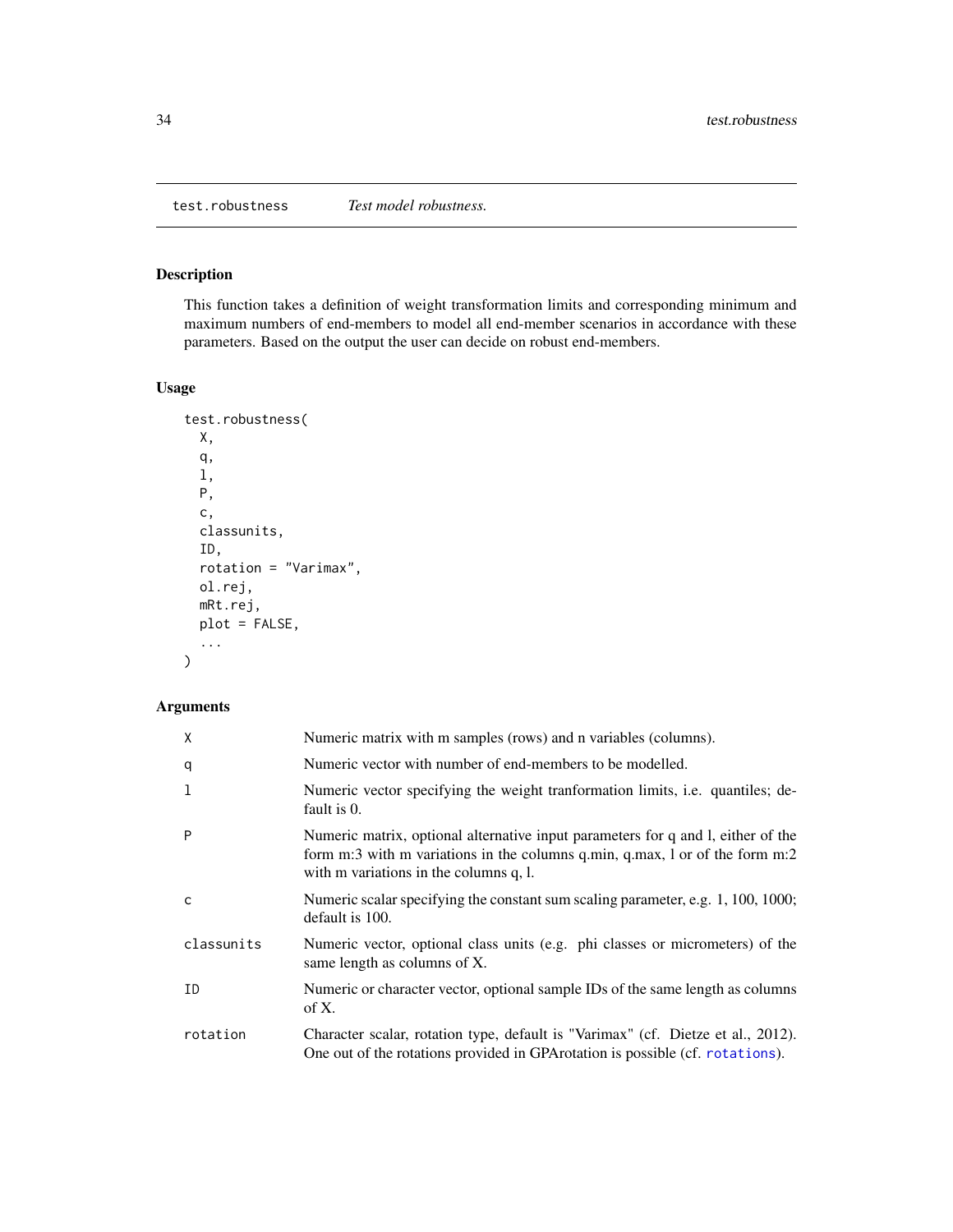# test.robustness 35

| ol.rej     | Numeric scalar, optional rejection threshold for overlapping criterion. All model<br>runs with overlapping end-members greater than the specified integer will be<br>removed. |
|------------|-------------------------------------------------------------------------------------------------------------------------------------------------------------------------------|
| mRt.rej    | Numeric scalar, optional rejection threshold for mean total explained variance<br>criterion. All modelled end-members below the specified value will be removed.              |
| plot       | Logical scalar, optional graphical output of the results, default is FALSE. If set<br>to TRUE, end-member loadings and end-member scores are plotted.                         |
| $\ddots$ . | Additional arguments passed to the plot function (see details).                                                                                                               |

# Details

The function value \$loadings is redundant but was added for user convenience. Since the function returns two plots, additional graphical parameters must be specified as vector with the first element for the first plot and the second element for the second plot. If graphical parameters are natively vectors (e.g. a sequence of colours), they must be specified as matrices with each vector as a row. If colours are specified, colour should be used instead of col. ylim can only be modified for the first plot. See example section for further advice.

# Value

A list with objects

| q        | Vector with q.                                       |
|----------|------------------------------------------------------|
| 1        | Vector with 1.                                       |
| modes    | Vector with mode class.                              |
| mRt      | Vector with mean total explained variance.           |
| οl       | Vector with n overlapping end-members.               |
| loadings | Matrix with normalised rescaled end-member loadings. |
| Vgsn     | Matrix with rescaled end-member loadings.            |
| Vgn      | Matrix with normalised factor loadings.              |

# Author(s)

Michael Dietze, Elisabeth Dietze

# References

Dietze E, Hartmann K, Diekmann B, IJmker J, Lehmkuhl F, Opitz S, Stauch G, Wuennemann B, Borchers A. 2012. An end-member algorithm for deciphering modern detrital processes from lake sediments of Lake Donggi Cona, NE Tibetan Plateau, China. Sedimentary Geology 243-244: 169- 180.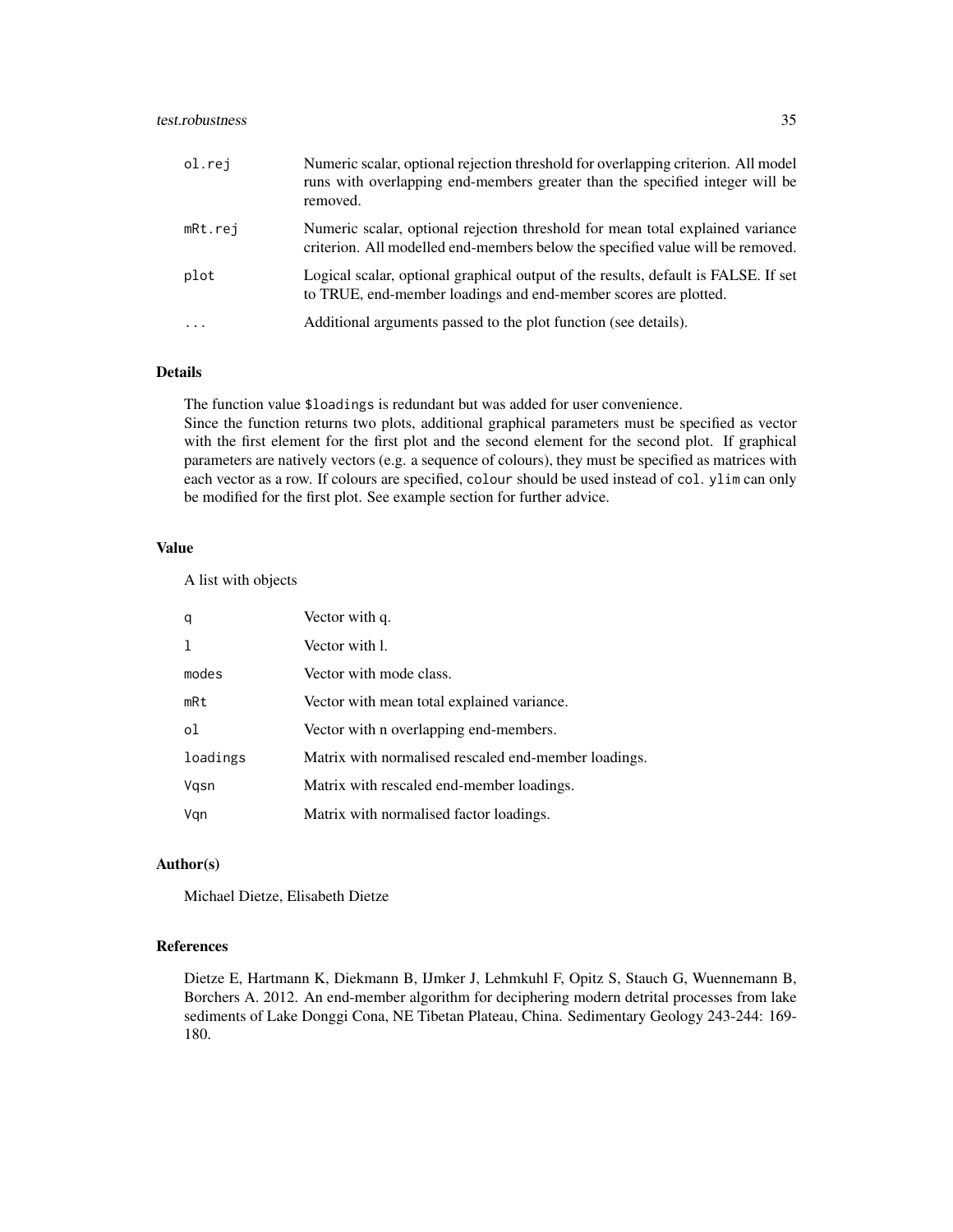```
## load example data set
data(example_X)
## Example 1 - perform the most simple test
q <-4:71 \le - seq(from = 0, to = 0.1, by = 0.02)
M1 \le test.robustness(X = X, q = q, 1 = 1,
                       ol.rej = 1, mRt.rej = 0.8,
                       plot = TRUE,
                       colour = c(4, 7),
                       xlab = c(expression(paste("Grain size (", phi, ")",
                                                 sep = ""),
                                expression(paste("Grain size (", phi, ")",
                                                 sep = ""))))
## Example 2 - perform the test without rejection criteria and plots
P \le - cbind(rep(q[1], length(l)),
            rep(q[3], length(l)),
            l)
M2 \le test.robustness(X = X, P = P)
## Plot 1 - end-member loadings which do not overlap and yielded mRt > 0.80.
plot(M2$Vqsn[1,], type = "1", ylim = c(0, max(M2$Vqsn, na.rm = TRUE)),main = "End-member loadings")
  for (i in 2:nrow(M2$Vqsn)) lines(M2$Vqsn[i,])
# Plot 2 - histogram of mode positions
hist(M2$modes,
     breaks = 1:ncol(X),
     main = "Mode positions",
     xlab = "Class")# Plot 3 - positions of modelled end-member modes by number of end-members
# Note how scatter in end-member position decreases for the "correct" number
# of modelled end-members (6) and an appropriate weight limit (ca. 0.1).
ii <- order(M2$q, M2$modes)
modes <- t(rbind(M2$modes, M2$q))[ii,]
plot(modes[,1],
     seq(1, nrow(modes)),
     main = "Model overview",
    xlab = "Class",
     ylab = "EM number in model run",
     pch = as.character(modes[,2]),
     cex = 0.7# Illustrate mode positions as stem-and-leave-plot, useful as a simple
# check, which mode maxima are consistently fall into which grain-size
# class (useful to define "limits" in robust.EM).
stem(M2$modes, scale = 2)
```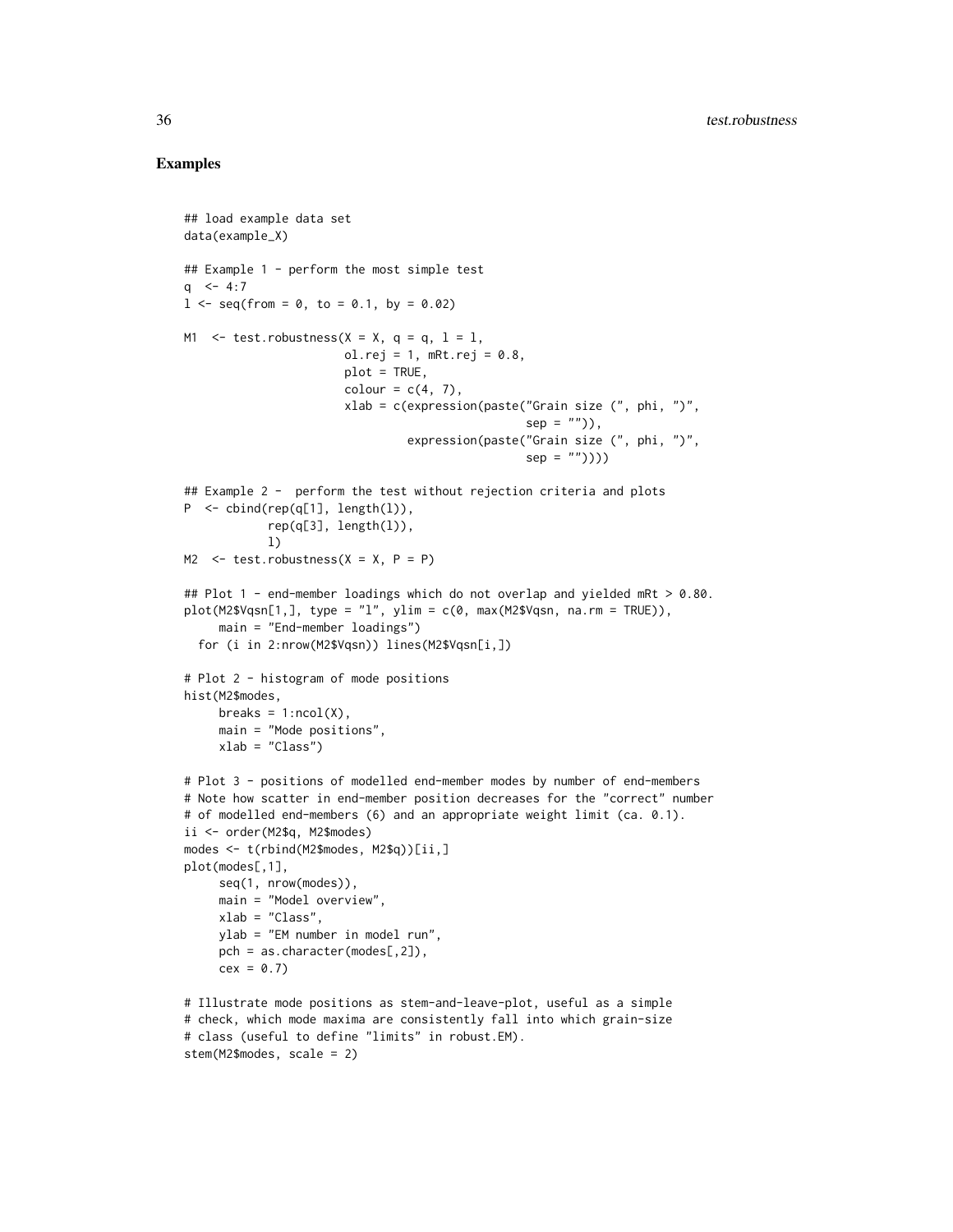<span id="page-36-0"></span>X *example data*

# Description

Synthetic data set created by randomly mixed natural end-members

#### Format

num [1:100, 1:116] 0.000899 0.000516 0.00136 0.000989 0.00102 ...

# Details

The dataset is the result of four mixed natural end-members.

```
## load example data set
data(example_X)
## extract grain-size classes
s <- as.numeric(colnames(X))
## plot first 10 samples stacked in one line plot
plot(NA,
     xlim = c(1, ncol(X)),ylim = c(1, 20))
for(i in 1:10) {
  lines(x = s,y = X[i, j + i)}
## plot grain-size map
image(x = s,z = t(X),
     log = "x",col = rainbow(n = 250)
```